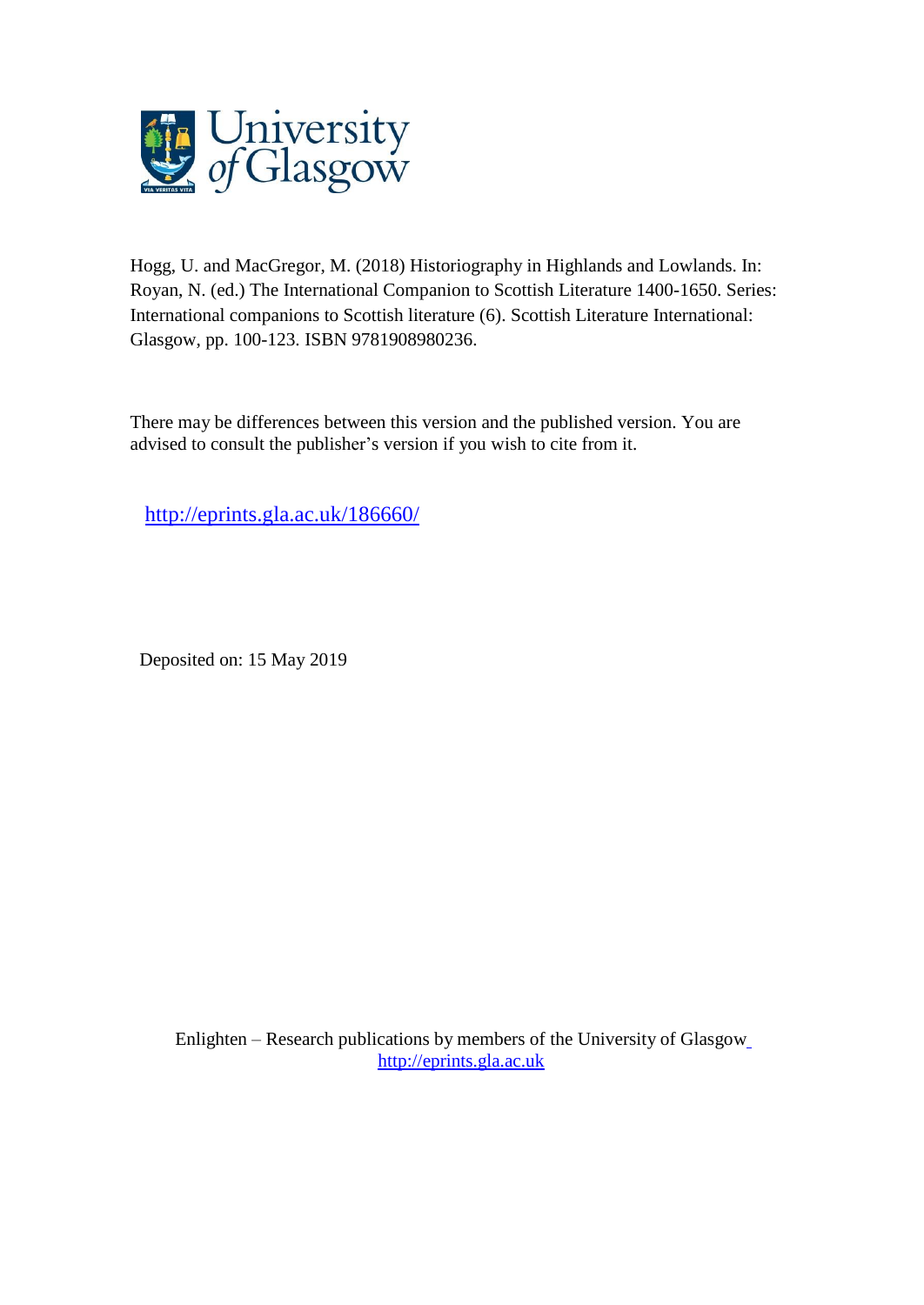## **Written and Unwritten Pasts: Scottish Historiography in Highlands and Lowlands, 1400-1650**

Ulrike Hogg and Martin MacGregor

In Scotland between 1100 and 1400, Gaelic speech retreated significantly on the ground as English – which in time came to be called Scots – advanced in the south and east, eventually resulting in the creation of linguistic zones which corresponded roughly to the physical realities of Highlands and Lowlands.<sup>1</sup> This hugely important but poorly understood phenomenon carried consequences for the historiography of the Scots, as for much else. Down to the later thirteenth century, Scottish historiography continued to operate within a milieu which was significantly Gaelic. The key prose texts which defined the kingdom's history – royal genealogy, king lists and origin legend – largely derived from Gaelic originals, even if their written expression was increasingly orientated towards Latin. The texts themselves pointed unequivocally to a Gaelic template for Scottish origins. The preservation and promulgation of these texts was primarily the responsibility of a Gaelic scholarly caste at whose apex was the king's poet.<sup>2</sup> After 1300, and particularly once we reach John of Fordun in the later fourteenth century, mainstream presentations of the history of the Scots passed to overwhelmingly non-Gaelic historians based in non-Gaelic speaking Scotland, and working in another genre, the continuous narrative chronicle, usually in prose.

The most momentous of these changes was in personnel. An argument for continuity in this respect can hardly be sustained on the basis of the unknown historian active in the later thirteenth century who seems to have known Gaelic, and to have been responsible for an intermediate stage in the evolution of the chronicle to which John of Fordun gave final form;<sup>3</sup> or of George Buchanan, whose *Rerum Scoticarum Historia* was published in 1582, and who knew Gaelic, but who would surely have baulked at any attempt to claim him as a Gaelic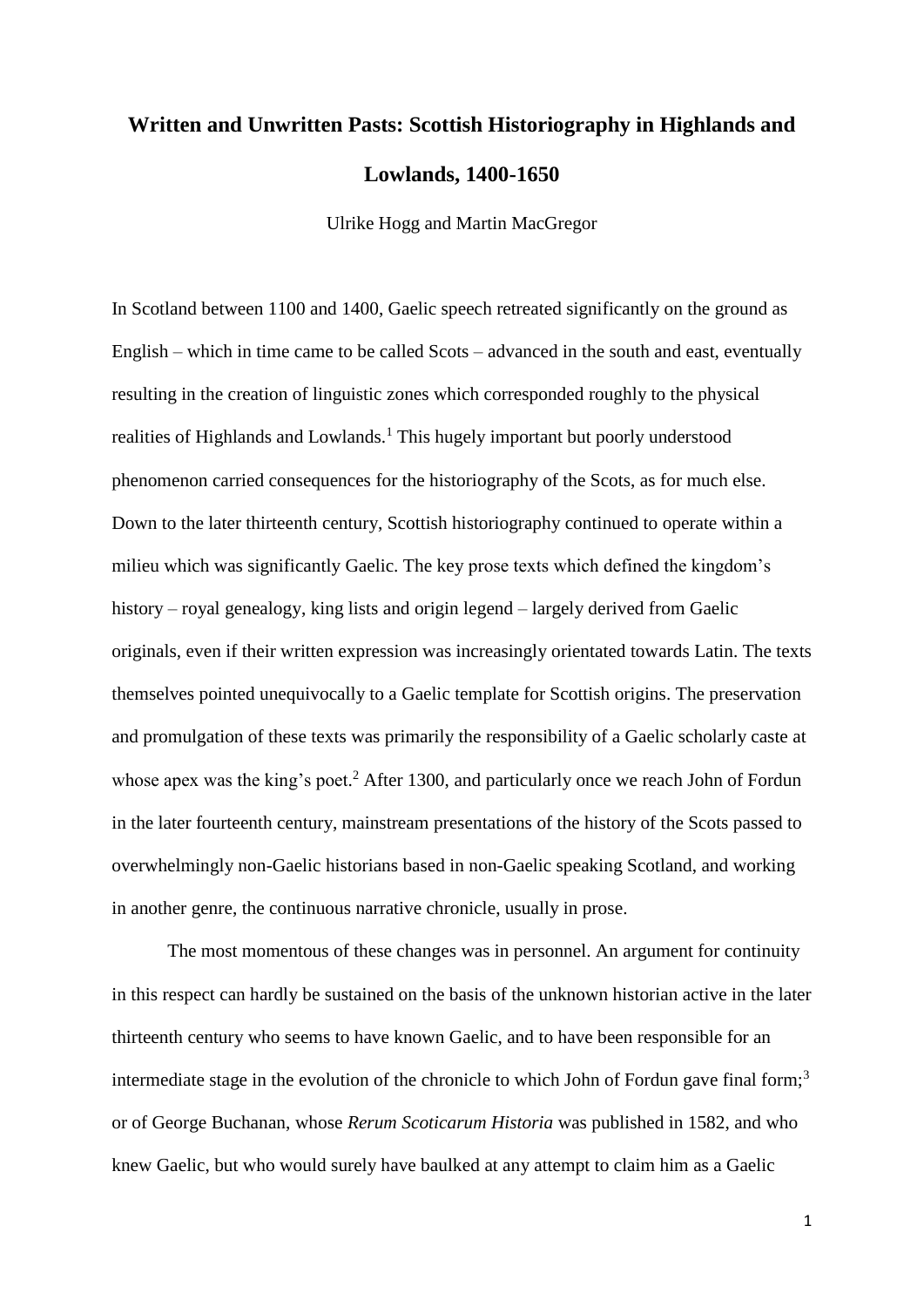historian, given his own highly negative comments on the Gaelic approach to history.<sup>4</sup> In other respects, the continuities were significant. These prose chronicles were Latin works, although sometimes accompanied, come the sixteenth century, by parallel versions in Scots, while Scots was also the language of composition of a number of shorter independent chronicles. They incorporated the substance of the texts of the middle ages, sometimes verbatim. As this implies, and even if much of the detail was rejected by Buchanan and his predecessor John Mair, the late medieval national chronicle tradition remained wedded to the Gaelic version of Scottish origins, and to belief in the Gaels as the *prisci Scoti* or aboriginal Scots. In Mair's words, 'we trace our descent from the Irish … at the present day almost the half of Scotland speaks the Irish [i.e. Gaelic] tongue, and not so long ago it was spoken by the majority of us'. <sup>5</sup> The same mindset explains why Bishop William Elphinstone and his protégé Hector Boece saw the likeliest repository of sources upon which to base their patriotic explorations of the Scottish past as the Gaelic west, and specifically Iona, 'where also are preserved the sepulchres of our ancient kings and the ancient monuments of our race'.<sup>6</sup>

However, this did not preclude – indeed, it may have encouraged – a diametrically opposed attitude towards the more recent Scottish past. The Gaelic contribution was to have provided deep roots and antiquity to the Scots as a people, and to their monarchy in particular; and thus to the kingdom as a whole. In subsequent history, insofar as they featured at all, the role of Gaelic Scots became that of inveterate troublemakers or enemies of a realm whose political centre of gravity had come to be located in non-Gaelic or Lowland Scotland. The Gaels had become a stereotype inhabiting the margins of the history of the kingdom to which, so that history still asserted, they had given birth and autonomous existence; the very history which they themselves had once authored and nurtured.<sup>7</sup>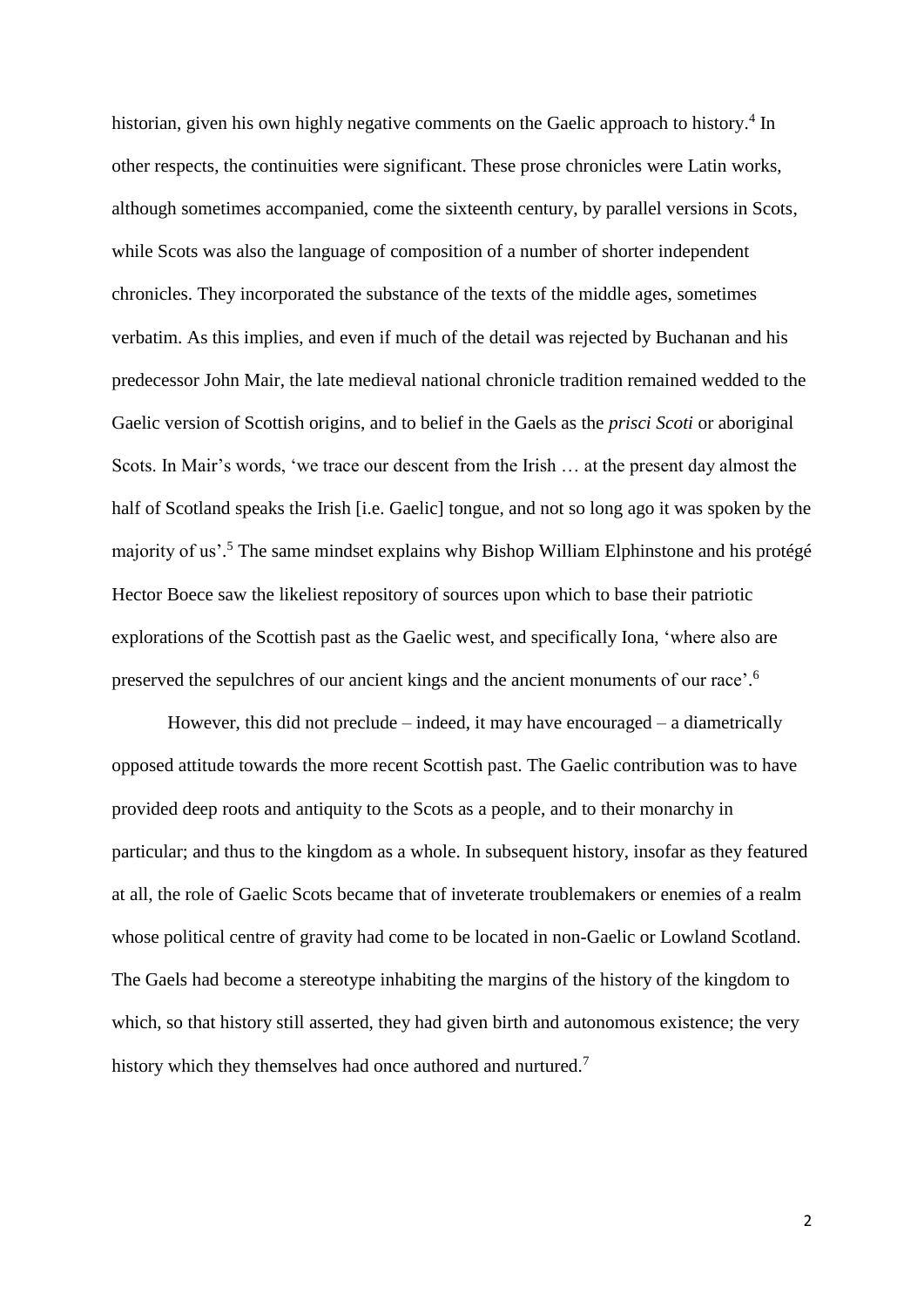From the late fourteenth and early fifteenth centuries onwards, written accounts of the past became increasingly accessible in Scotland, leading to a gradual increase in historical awareness among the people. Building on the king-lists that were first composed in the ninth century, and the annalistic entries kept in religious houses by anonymous scribes, the later Middle Ages in the Lowlands saw the development of Scottish historical writing into coherent and creative narrative. Historiography in Latin, although predominant in this period, was complemented by histories written in the Scots vernacular. Histories in both languages, just as is the case in other literary genres, were influenced in their style and presentation of facts by current politics and literary fashions on the one hand, and the author's own purpose and agenda, imagination and love of story and description on the other. In what might be called an established canon of historiographical works, however, some areas are still awaiting detailed study, and most histories have seen no recent scholarly edition.

The *Chronica gentis Scotorum* ('The Chronicle of the Scottish People') of John of Fordun (died ca. 1384) is the earliest surviving single-author narrative of the history of Scotland from the beginning.<sup>8</sup> According to Walter Bower, his successor in the field of Latin historiography, Fordun travelled widely throughout Britain and Ireland in order to collect information which, following the Wars of Independence, was scarce within Scotland itself.<sup>9</sup> Not all of what we find in his work is the result of his own research, however; the work of Professor Dauvit Broun has shown him to have incorporated into his work an unidentified, now lost, historical account written in Scotland in the second half of the thirteenth century.<sup>10</sup> While this earlier chronicle is the text that must be seen as the first step towards a presentation of Scottish history in continuous narrative, the account that we know as Fordun's history remains the work from which we have to start here. Written in a competent mediaeval Latin style, it presents the history of the Scots in five books and a half, beginning with the origins of the Scots in Greece and Egypt and ending with the reign of David I (1124-1153).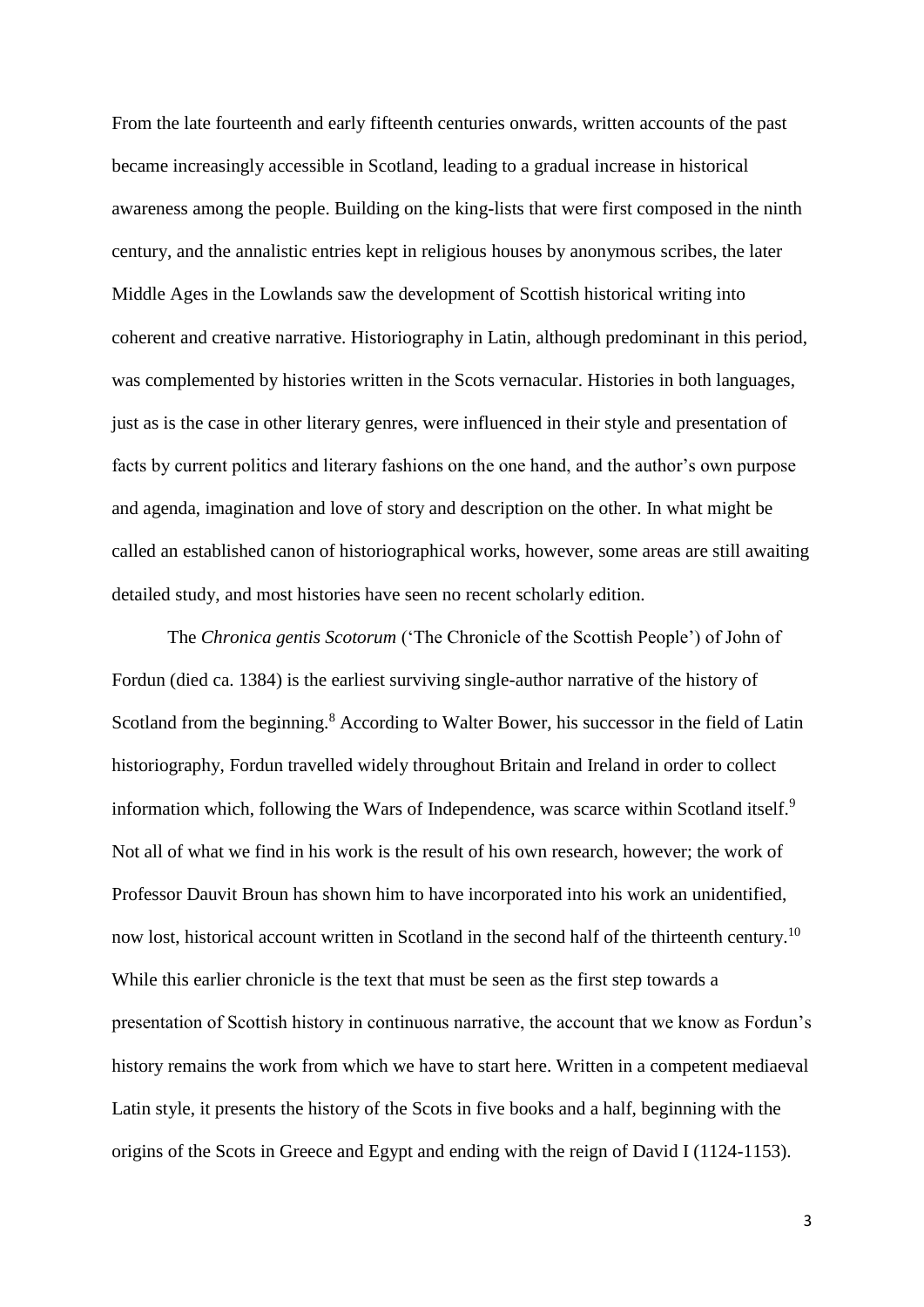The starting point of Fordun's account, with its exotic locations, is based on one of several versions of what is known as the Scottish origin legend, a tale that aims to trace the origin of the Scottish people back to antiquity. Strongly political in its purpose, this myth existed in different versions. That found in Fordun is based on an Irish narrative and presents Ireland as the homeland of the Scots. It follows the idea that it was the marriage of the exiled Greek prince Gathelos with the Egyptian Pharaoh's daughter, Scota, and their subsequent journey first to Ireland and then to Scotland where they finally settled, that started off the new Scottish nation and the dynasty of Scottish kings. They brought with them the stone of Scone, which would from then on play a part in the initiation of Scottish kings. Their arrival in Scotland coincides with that of the Picts, whose true status of inhabitants of much longer standing is thus turned into that of competing newcomers; relations predictably worsen and culminate in the conquest and destruction of the Picts by Kenneth Mac Alpin in 839. The history of Scotland is then continued until the reign of David I.

While much of Fordun's account cannot be said to be based on fact, it offers a version of the past that could be set confidently against those of other countries, especially that of England. In 1286, when the death of the Scottish king Alexander III resulted in a succession crisis, Edward I of England embarked on a campaign to establish English overlordship over Scotland, drawing on a British origin myth that was best known in its presentation in Geoffrey of Monmouth's (ca. 1100–ca. 1155) *Historia regum Britanniae.*<sup>11</sup> According to this, Brutus, great-grandson of Aeneas of Troy, took possession of an island named Albion, named it 'Britannia' after himself, and at his death arranged for it to be divided among his sons Locrinus, Albanactus and Camber, who thereby inherited England, Scotland and Wales respectively. The legend chosen by Fordun, which began with the victorious Greeks rather than the defeated Trojans, conveyed an image of a nation whose origins were built on success.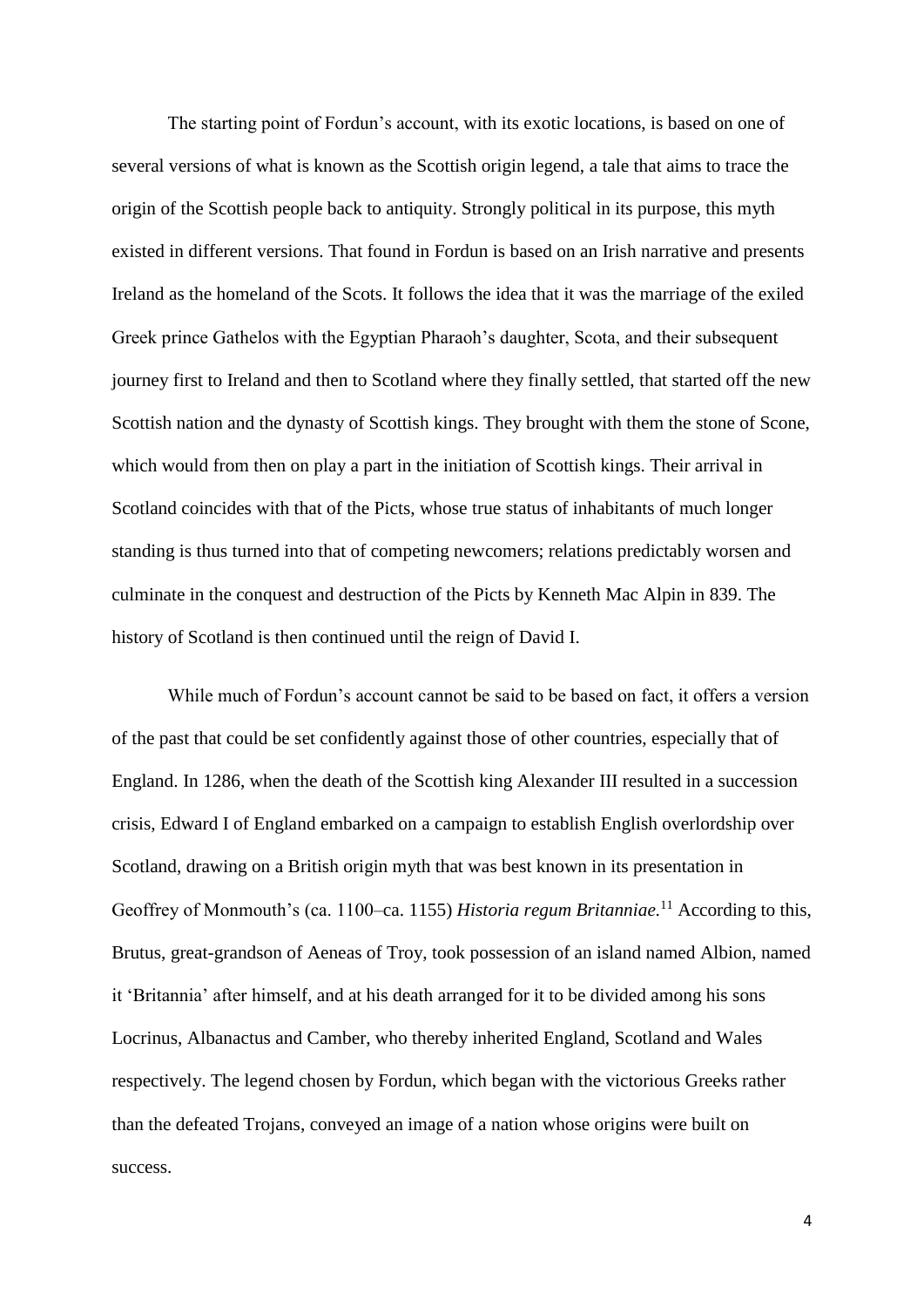Fordun's work owes its fame, and indeed its survival, to the fact that in the 1440s it was copied, expanded and continued by Walter Bower, born in Haddington in 1385, and abbot of Inchcolm from 1418 until his death in 1449. Under the title of *Scotichronicon*, Bower produced a historical account in which both Fordun's chronicle and his own additions are clearly marked as such, allowing for the reconstruction of Fordun's original text.<sup>12</sup> Due to his high ecclesiastical rank it is likely that, from James I's return from captivity in 1424 onwards, he attended parliament and meetings of the king's council. Bower's greater political awareness, his decidedly anti-English point of view and support of the king's decisive rule, his more vivid Latin style and firm moral guidance meant that his expansion and rewriting greatly added to the impact of Fordun's original work. The *Scotichronicon* survives in a comparatively large number of manuscripts, as does an anonymous re-writing probably undertaken shortly after Bower's death, which is known as *Liber Pluscardensis*. <sup>13</sup> Other abbreviated versions, too, were popular until the sixteenth century, when Hector Boece's *Scotorum historiae* (1527) took its place as the most widely read historical account in Latin.

While historiography in the Latin language was developing into a more creative form of literature, the subject was also embraced in the Scots vernacular. A number of shorter Scots prose chronicles – brought together in a recent edition<sup>14</sup> – were made to make history more widely accessible; a full translation of the *Scotichronicon* or even of an abbreviated version into Scots prose was never made. The other, quite different, type of vernacular history composed in the fourteenth and fifteenth centuries was written in verse. Out of these, only one account is comparable in its coverage to the *Scotichronicon.* This is the *Original Chronicle,* written between 1408 and 1424 by Andrew of Wyntoun (ca. 1350-ca. 1424), an Augustinian canon and from 1390 prior on St. Serf's Inch, Loch Leven. Written at the request of his patron, Sir John of Wemyss, Wyntoun's work gives an account of the history of the world from the creation and Scotland's place within it up to ca. 1420. The first five books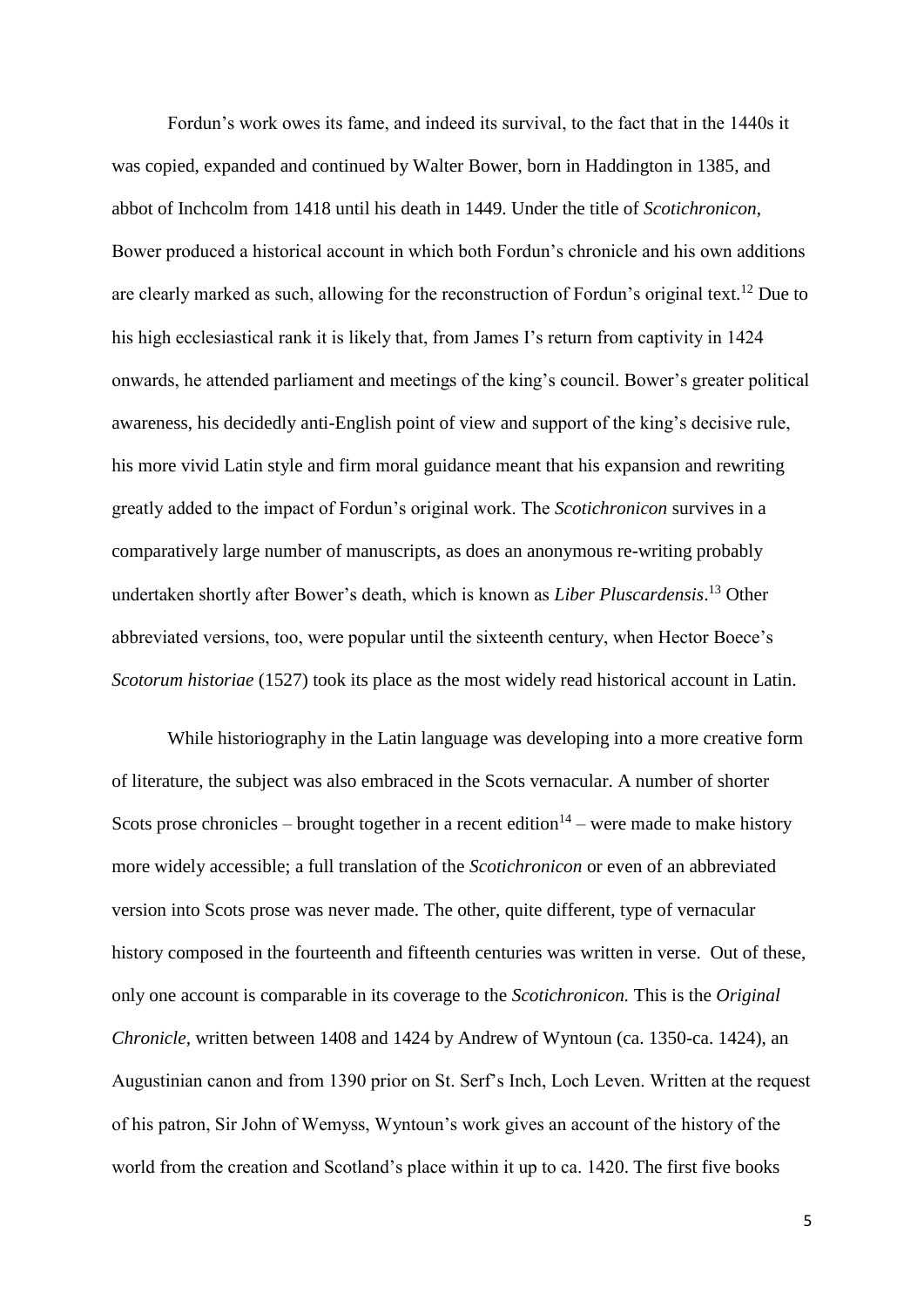make no mention of Scotland, showing here, and elsewhere in his chronicle, a mind that was interested in many other global issues besides Scotland, and to a lesser degree concerned with national politics and ideology. Besides making use of orally transmitted Gaelic tales and motifs, Wyntoun had access to written sources now lost, such as a Stewart genealogy by John Barbour and the great register of St. Andrew's priory. For the history of Scotland from 1325 to 1390 he used an anonymous source, supplied by an un-named contributor. Wyntoun's work was highly popular, as is obvious from its nine surviving manuscripts. Although its literary merit is not considered to be high, some of his imagery is evocative and memorable. The often-quoted eight lines of verse on the death of Alexander III in 1286, beginning 'Quhen Alexander our kynge wes dede', are also found in his chronicle, although they were possibly not his own composition. 15

Contemporary with such global coverage of time and subject, which can be traced back to the fourteenth-century English writer Ranulph Higden's influential large-scale *Polychronicon,* there were other historical works written in the Scots vernacular that were focussed more narrowly on certain episodes and persons. John Barbour's *The Bruce* and Blind Hary's *The Wallace* are verse epics centred on the Wars of Independence. While they are formally works of literature and include fictional material, their focus on a historical rather than fictional protagonist means that they straddle the boundary between history and romance in a way that has almost no parallel in other verse romances.<sup>16</sup> Their influence on Scottish perceptions of nationhood and kingship was at least as strong as that of the *Scotichronicon,* and possibly more enduring.

John Barbour (ca. 1330-1395) was archdeacon of Aberdeen from 1356 onwards, but was also pursuing studies in England and France after this date. He wrote *The Bruce,* an epic of almost 14,000 lines, between ca. 1372 and 1375, covering Robert Bruce's fight for independence, the Scottish victory at Bannockburn, and Bruce's subsequent reign in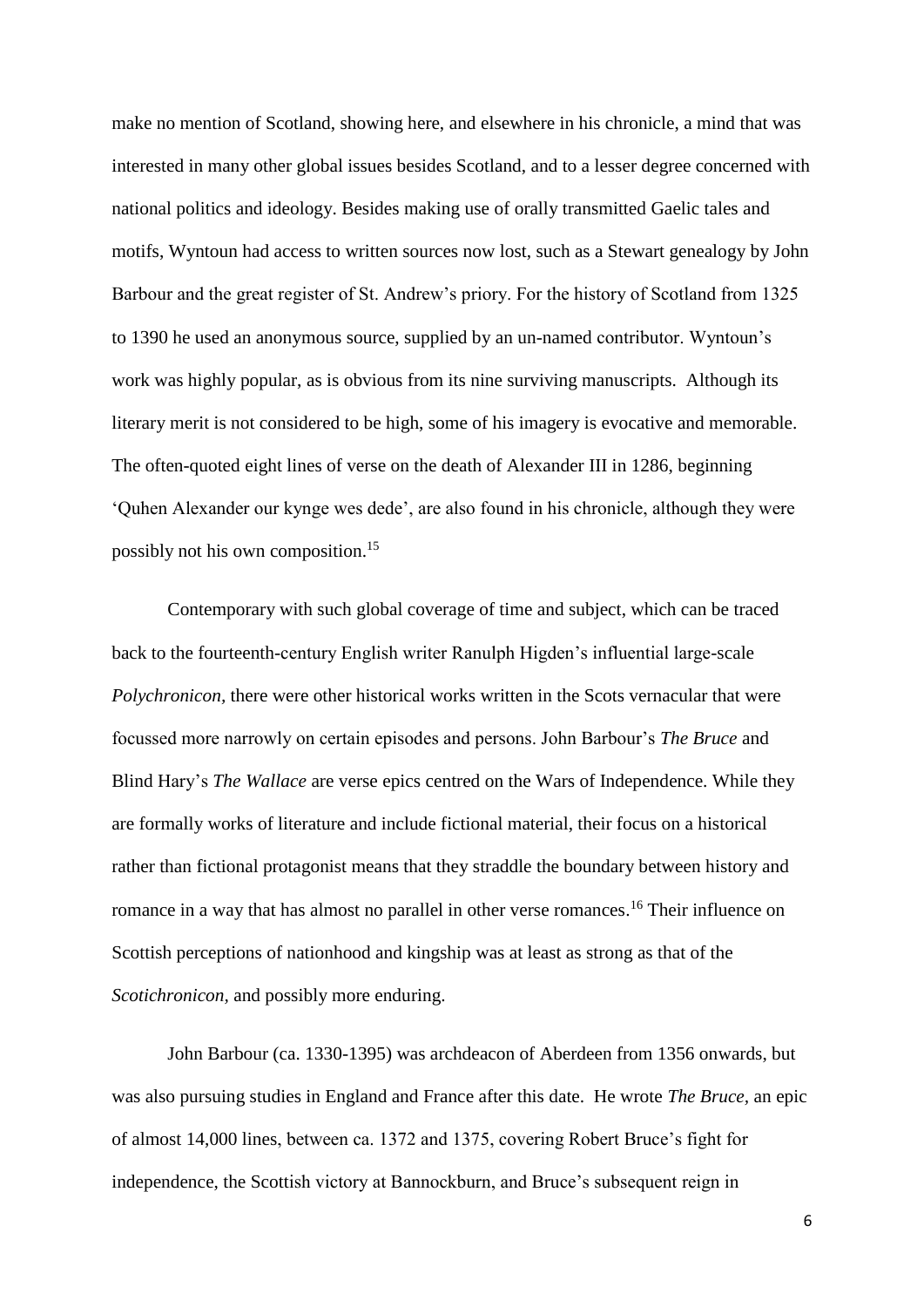Scotland.<sup>17</sup> Barbour had a strong attachment to king Robert II, and his epic on Robert I is not his only work written in honour of his patron's family; he is also believed to have written the the genealogy of the Stewarts that was used as a source by Andrew of Wyntoun.<sup>18</sup> Its style and idealistic portrayal of its protagonists shows the influence of French romances, although women, as has been pointed out, have no role in it at all. Barbour's focus on a single ruler and his leadership in Scotland's fight for independence creates in Bruce a personification of Scotland and Scottish identity. He, too, gave to the world a memorable, often-quoted passage on freedom, beginning 'A, fredome is a noble thing!'<sup>19</sup> His epic also raises the subjects of good kingship on the one hand – showing in Bruce a hero whose heroic potential is checked by his responsibilities as a leader – and of loyalty to the king on the other. To the Scots, it serves as a reminder that their country's independent status was largely the achievement of a member of the current dynasty, and to the troublesome contemporary Douglases, that their ancestor Sir James Douglas was – in his presentation here – Bruce's most loyal supporter.

Roughly a century later, Blind Hary's *The Wallace,* written in the 1470s, likewise concentrates on the achievements of a single man in the fight for Scottish independence.<sup>20</sup> It highlights in more dramatic narrative than the *Bruce* the extremes of warfare and of dedication to a cause. Its use of longer Scots pentameter lines provides more scope for individual expression than the shorter lines of Barbour and Wyntoun. It is based on the works of Bower and Wyntoun and on 'gestes' of Wallace, but a good deal is also supplied by Hary's own imagination. William Wallace is here charged with the task of liberating Scotland by Saint Andrew and the Virgin Mary – a direct divine inspiration that stands in contrast to Bruce's more implied divine support as the rightful king of the Scots – and pursues this aim with single-minded idealism. His own and his followers' nobility of character and purpose, and his martyr-like end, appear here in sharp contrast to the unjust ambitions of the villainous enemy. In contrast to Barbour's depiction of a hero whose adversaries are found both outside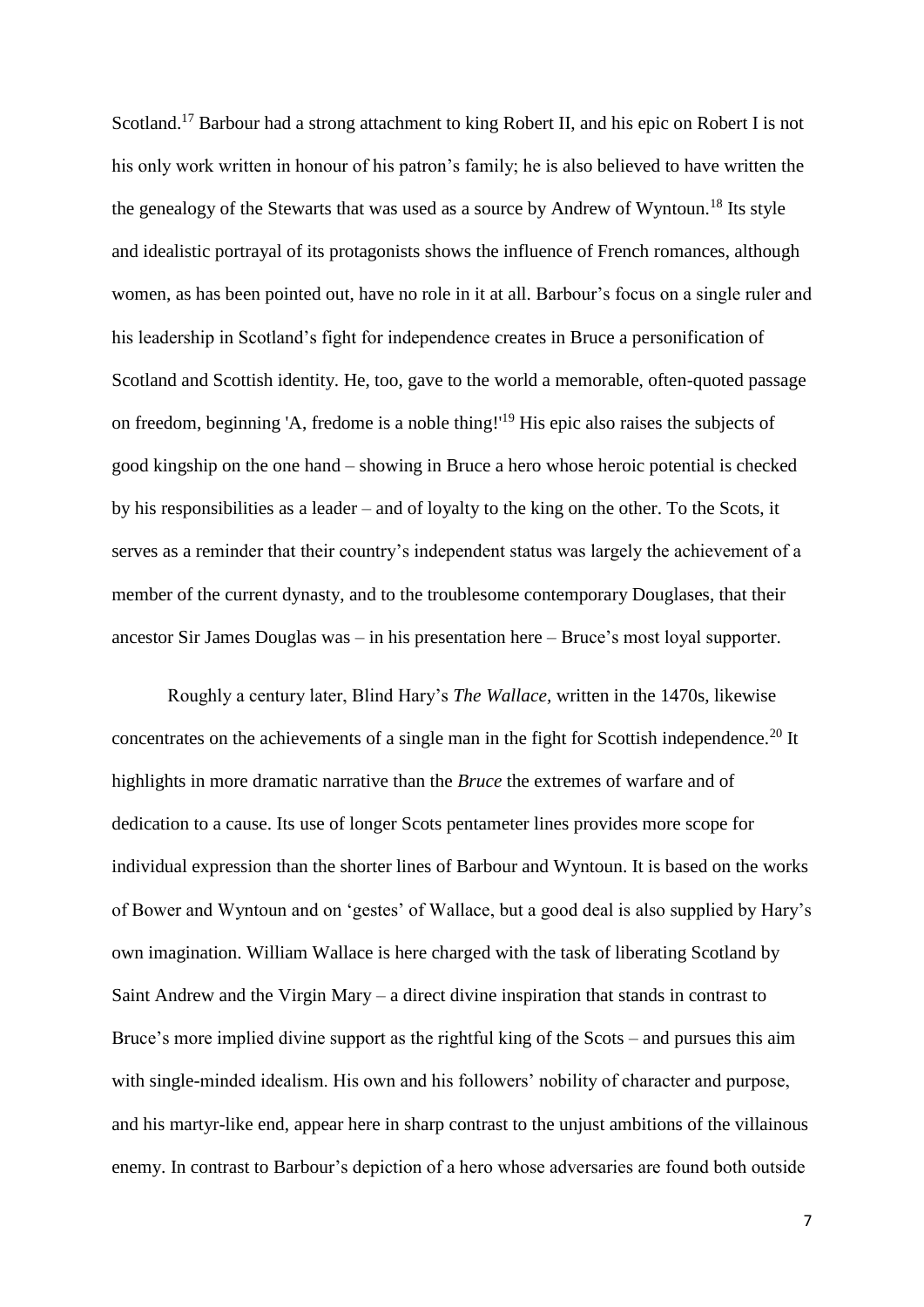Scotland and within, some of the *Wallace's* popularity rests on the fact that Wallace's fight is very clearly against the English, revealing on Hary's part a greater concern for the fortunes of the Scottish people than for those of the Scottish king. While Barbour's epic celebrated king Robert I and through him his royal dynasty, Blind Hary (ca. 1440–1492 or thereafter) is thought to have belonged to a section of society that disagreed with the pro-English politics of James III, so that his *Wallace* is both a reminder of the immense struggles it cost the Scottish people to achieve its independence, and a call to defend it in the present times. The work's great and lasting popularity, which surpassed that of Barbour's, can also be attributed to its more vivid style, and to the greater proximity of its language to that spoken at the point at which printing began in Scotland. It was one of the first works to be published by Scotland's first printers, Walter Chepman and Andro Myllar, in ca. 1508, was printed again in 1594 and 1601, and in the wake of the Union of the Crowns of 1603, saw thirteen further editions during the seventeenth century. It also served as the basis of a controversial play, *The Valiant Scot,* printed in London in 1637, by an author whose initials 'J.W.' have not been identified.<sup>21</sup> Barbour's work, in contrast, was printed only six times until the end of the seventeenth century, although it, too, inspired another literary piece in the shape of a long verse epic by Patrick Gordon of Ruthven, *The famous historie of the renouned and valiant Prince Robert surnamed the Bruce King of Scotland*, which was published in Dordrecht in 1615.<sup>22</sup>

The early sixteenth century saw the beginnings of a different approach to Scottish historiography as it was now in the hands of authors who were increasingly influenced by humanist ideas. The first of these was John Mair (ca. 1467–1550), born near North Berwick in East Lothian. He studied in Cambridge and Paris, remained in Paris until 1518 where he acquired fame as a teacher, and then returned to Scotland to teach in Glasgow. Here, he wrote the *Historia Maioris Britanniae* (printed in Paris, 1521). Although often described as a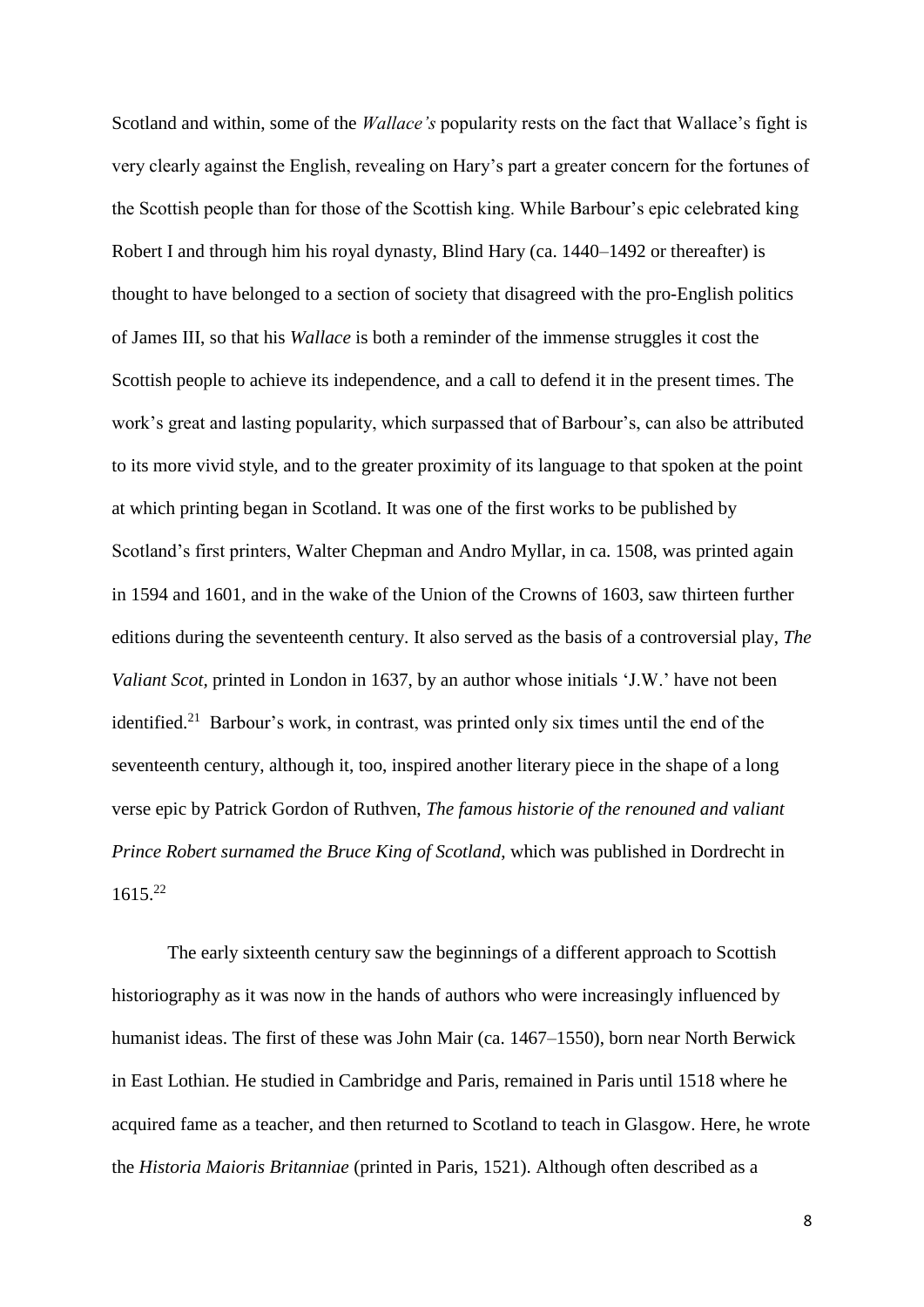logician with a scholastic background, he was also touched by elements of early humanism. He was an industrious author who by the time of his return to Scotland had a sizeable list of philosophical publications to his name.<sup>23</sup> History was only one of many interests of his, and he made no attempt to present a new factual account based on his own research; rather, he treated the existing record as an object for analysis and criticism. The modest format and length of his history, a volume of 146 leaves printed in the same quarto format in which other works of his were published, signals from the start a sober, matter-of-fact approach. His stay in England as a student, and his more objective interest in Scotland brought on by long absence, may also have been factors that contributed to his rather novel point of view. Rather than continuing the presentation of Scotland as a country forever under threat from an overbearing neighbour and thus forced keep intact its physical and ideological defences, Mair argued for the two countries to form a union of equals: he thought that there was little to distinguish them, and dismissed both the English and the Scottish origin myths as fabrications. Watching with some suspicion the development of new humanist fashions of history writing – which were enthusiastically followed by the next historian, his contemporary Hector Boece – John Mair advocated a truthful and unemotional account of history, where a simple style ensured that the account was not falsified through colourful language.

To be clearly and universally understood was an important aim; in fact it has been commented that Mair 'narrowly  $\ldots$  missed writing in the vernacular'.<sup>24</sup> The work is dedicated to the nine-year-old King James V, not so much as a manual of good kingship, but in the hope that an understanding of history will help him to avoid many mistakes; in the book, events and their causes are at times helpfully analysed. Concerned, like his predecessors, with the relationship between king and people, Mair was the first historian to question the concept of the divine right of kingship, that is, the idea that kingship was conferred on a ruler and his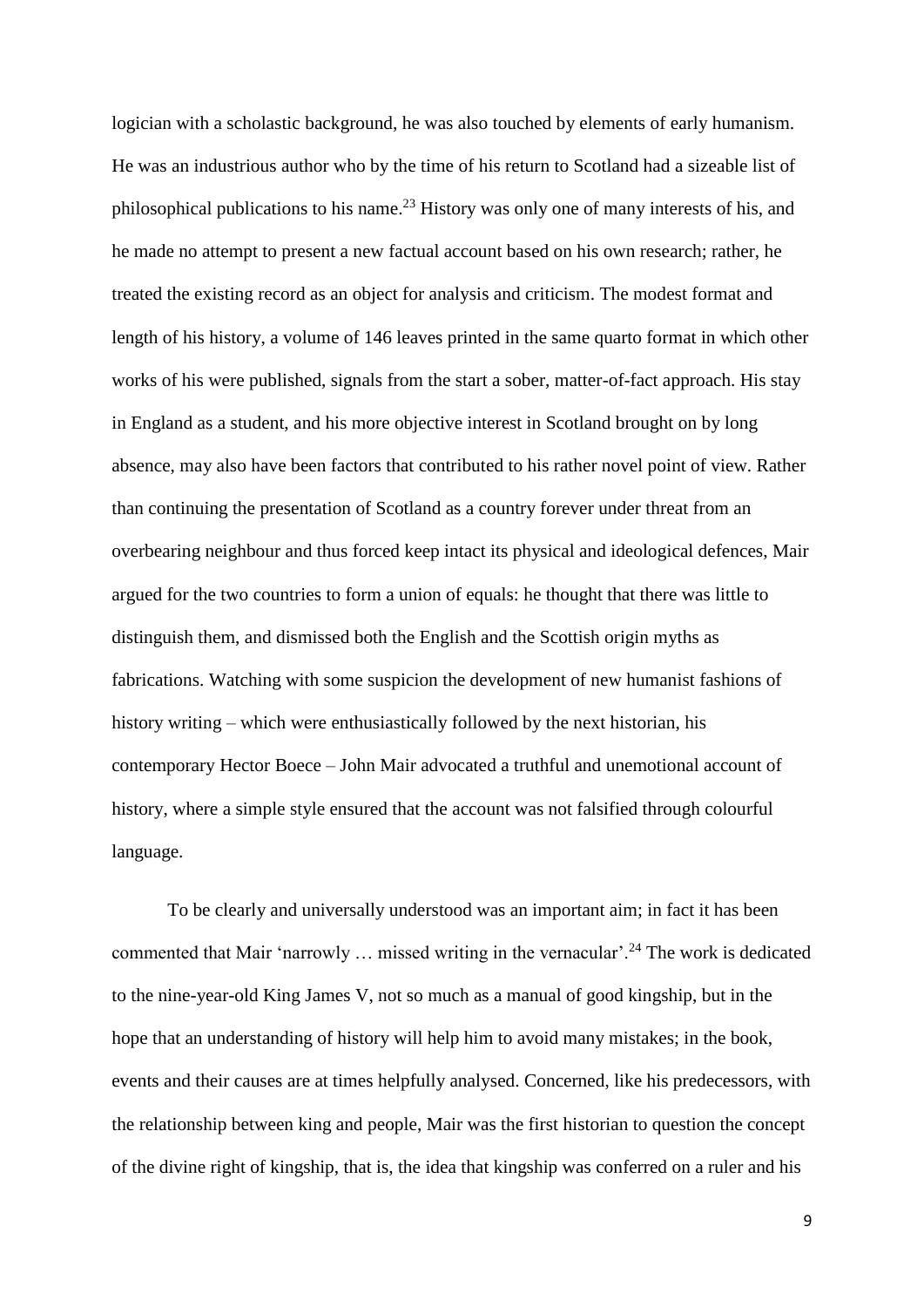dynasty by God so that only a strict adherence to the law of primogeniture could be seen as being compliant with God's will. Instead, there are signs that he favoured a conciliarist approach, where legitimacy was reduced in importance and the king could forfeit his kingship if his rule was incompetent or damaging. His rule was seen as resting on the consent of the people, and he could be deposed by them if he showed himself to be unsatisfactory. Although in his narrative Mair finds little opportunity to demonstrate the workings of such a principle in practice, one historical figure who he thinks entirely lost all claim to kingship is John Balliol, for surrendering the throne to Edward I, which raises, once again, the Wars of Independence to a highly significant period in Scottish history.

Mair's history, at odds with popular feeling, may yet have fared better if the young king and the world at large had not so soon afterwards been presented with a far more appealing history of Scotland. Mair's successor in the field – and a man who fits rather well the description of the type of author at whom he aimed his stylistic advice – was Hector Boece (ca. 1465–1536). He was born in Dundee, one of several sons of a wealthy burgess, and studied in Paris where he enjoyed the friendship of Erasmus and other humanists from Scotland and elsewhere. After he had achieved his M.A. he initially, like Mair, remained in Paris to work as a teacher and to study for a degree in theology; in 1497, however, he was invited by Bishop William Elphinstone to teach at the newly-founded King's College in Aberdeen, and in 1505 he became the College's first principal. Boece's *Scotorum historia a prima gentis origine –* not his only, but his most important work – was printed in Paris in 1527.<sup>25</sup> It was thus published only six years after Mair's history, very probably begun and planned before Mair's work appeared, and followed none of Mair's recommendations for a more pared-down and less imaginative narrative. Divided into seventeen books, and coming down to the murder of James I in 1437, it is written in a classical Latin style and models itself on Roman historiography. Not only does it display the dramatic diction that Mair believed to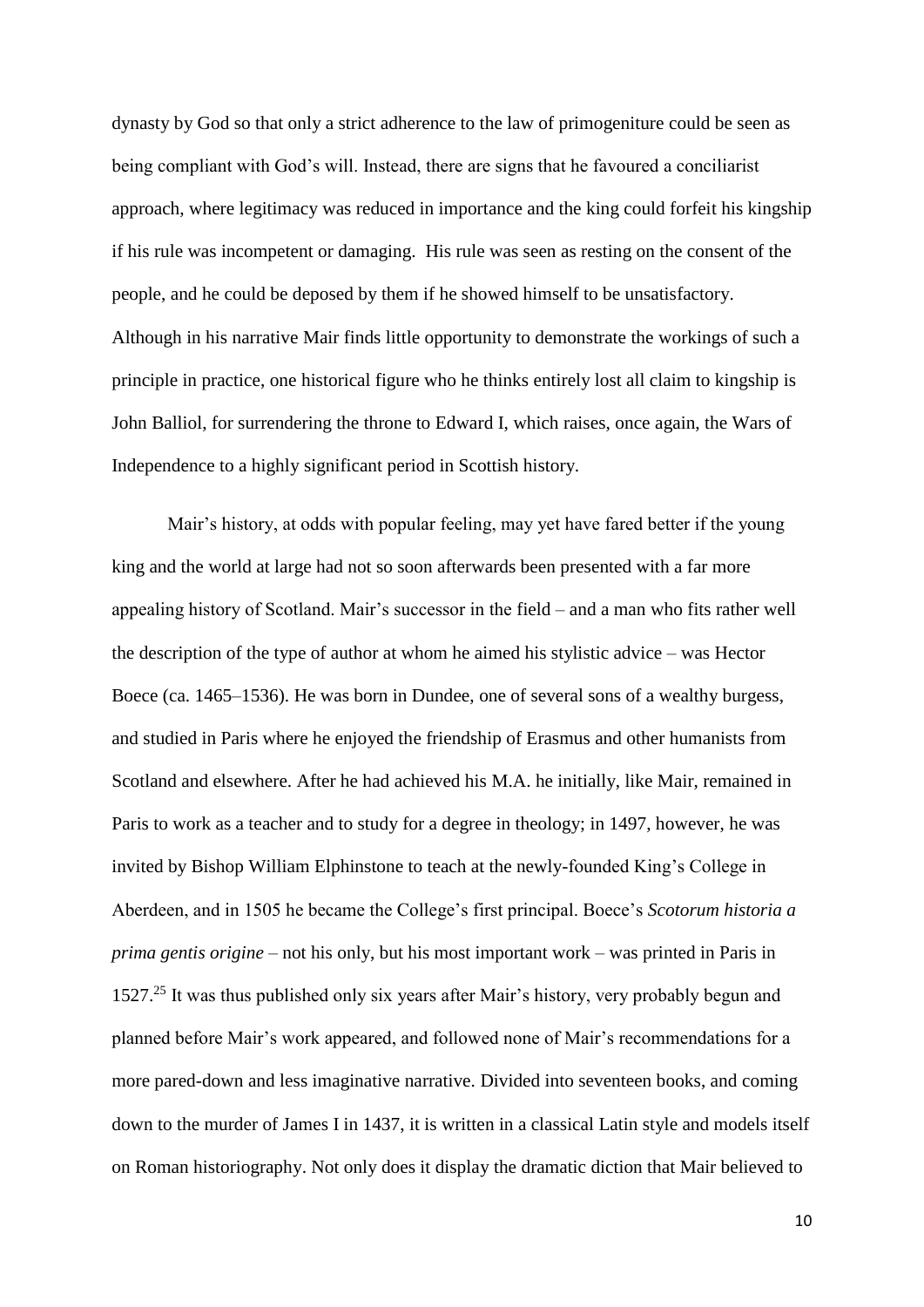be out of place in a history, but it also adds digressions, ethnographical matter and speeches in battle and council, and includes a lengthy re-telling of the Scottish origin myth. Divided into long books but with no further subdivision, it is nevertheless an accessible historical reference work due to the helpful name index at the front. While this gave Boece's work an impeccably humanist face, it is in many ways far more traditional than Mair's. It was printed in folio format with a highly decorated title page and is monumental in length – over 400 leaves – as well as size. It was dedicated to the young King James V, and that good kingship is one of his concerns becomes evident in the sequence of exemplary narratives that illustrate the reigns of the early kings of Scotland. In the absence of a more detailed historical record, Boece uses the opportunity to develop these rulers out of single-line entries in king-lists into either model kings or tyrannical, weak or immoral rulers, drawing on the traditional *speculum principis* literature of instruction for young rulers. While the subjects of Boece's kings have a duty of loyalty, they also have the right to criticise or depose bad kings for the good of the country, and frequently make use of it. Like Mair, Boece shows an awareness of conciliarist ideas, but does not argue for this practice to be applied in modern times. Ridding the country of evil rulers was in keeping with the virtuous ideals of the ancient Scots, who were, besides, not yet following the law of primogeniture: this he presents as a much later development. The portrayal of the ancient Scots in his work as 'noble savages' shows the influence of classical sources such as Tacitus's *Agricola* and *Germania,* the latter newly discovered in his time and creating a certain fashion for northerly ethnography that was also taken up, for example, by the Swedish author Olaus Magnus in his *Historia de gentibus Septentrionalibus* ('History of the northern peoples'), first printed in Rome in 1555.

Further, Boece does not share John Mair's view that Scotland and England would benefit from forming a union. Instead, his account serves as a reminder that it is within Scotland itself that some effort at bringing different groups closer together might be made: in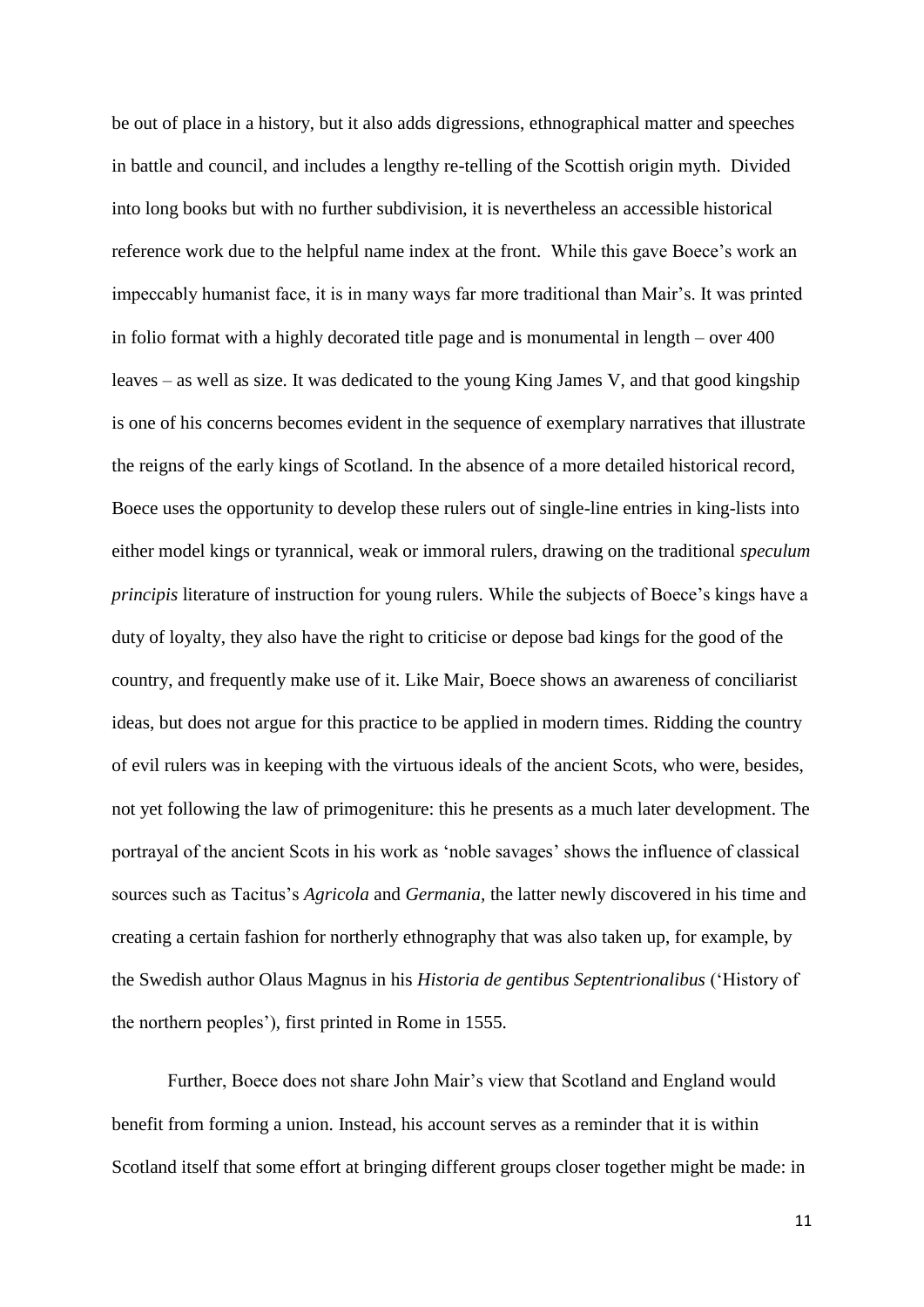the Gaelic-speaking Scots Boece found a large demographic group that had long existed only at the fringes of the country's historical narrative. Later medieval Lowland Scottish historiography had until now been composed by writers whose origins lay east of the Highland line in counties such as East Lothian and Fife. These saw Scotland, correctly, as divided into Lowlands and Gàidhealtachd, but their attitude towards the Gaels was one of prejudice and suspicion: their barbarous neighbours, they felt, were nothing but trouble, and there is no acknowledgement that it was to the Gaels that Scotland owed the existence of any early historical record at all. John Mair, whose knowledge of them is more detailed than might be expected, had expressed himself in a more differentiated way; he had seen different degrees of integration into the kingdom within the Highland population, and moreover much admired their playing on the harp<sup>26</sup>. Ownership of the Scottish past, however, was claimed for the Lowlands, while the original preservers of its records were sidelined and rarely brought into the narrative unless as troublemakers. Boece, on the other hand, according to his own account in his preface to James V, was in contact with Highlanders. Possibly on the grounds of the information accessed with the help of these contacts, he presented the Gaelic Scots as those that still preserved the original virtue and austerity of the ancient Scots; this fitted in well with the ideals expressed in Tacitus's *Germania,* and similarly results in a juxtaposition in his work of archaic Highland virtue and Lowland greed and unmanliness.<sup>27</sup> But although his humanist heart seems to be with the virtuous Highlanders, their lifestyle is unfit for modern times: both writer and reader have to accept that, regrettably, it is sophisticated Lowland decadence that will cause less embarrassment to the nation. Moreover, the difficulties for a Lowlander of access to Highland history, which for a great part remained preserved only in Gaelic oral tradition, meant that Boece did not change the established narrative record into a history that showed a more positive interaction between Highlands and Lowlands.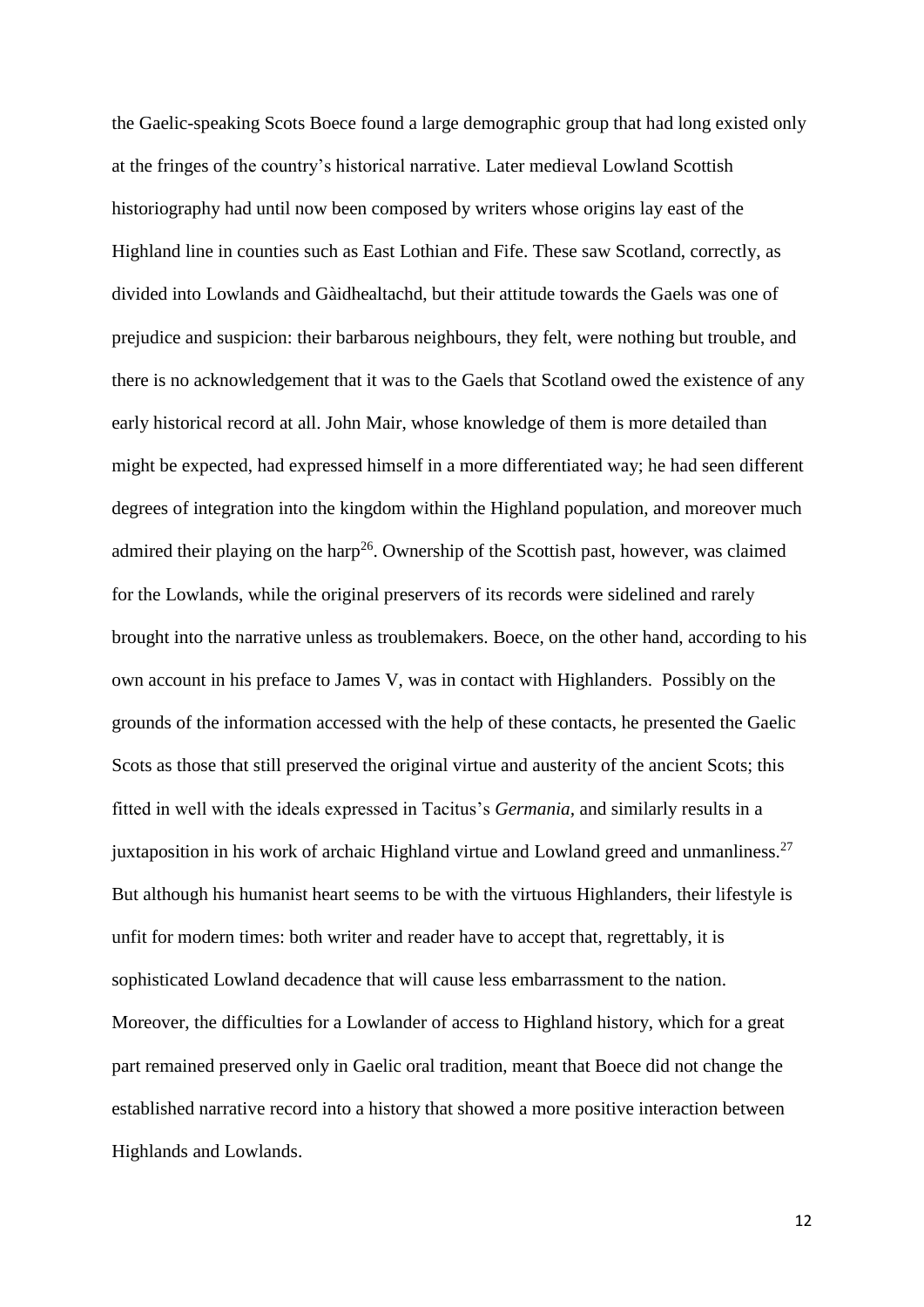Boece's history proved highly influential on future historians. Later reprints published in 1574 and 1575 by Giovanni Ferrerio added two further books left incomplete at Boece's death. By then three different translations into Scots had been written. The best known among these was ordered by King James V to be made by the poet John Bellenden (ca. 1495 between 1545 and 1548); it may be noted that the king apparently did not commission a translation of Mair's history.<sup>28</sup> Bellenden's translation was first presented to the king in manuscript in 1533, and a revised version was printed in Edinburgh in the later 1530s. Two other translations into Scots – a verse translation by William Stewart, and an anonymous prose translation known as the Mar Lodge version – were written within the same timeframe but not published.<sup>29</sup> Bellenden's translation, which makes some substantial changes to the original narrative and also adds material from other sources, turned Boece's work into the first universally popular prose history in Scotland, after Barbour's and especially Blind Hary's verse epics. For much of the sixteenth century, subsequent historians tended to add to, rather than question, what was considered the accepted account of the Scottish past both in Scotland and abroad. Raphael Holinshed's historical work, the *Chronicles of England, Scotlande and Irelande,* first printed in London in 1577, shows its absorption into historical accounts in England: its version of the story of Macbeth was based on that of Boece/Bellenden, and then in itself provided the basis for Shakespeare's *Macbeth*.

So far, historians had been able to take for granted a religiously and  $-$  on the whole  $$ politically united Scottish readership. Although the authors' regional loyalties had always had a bearing on their presentation of certain events,  $30$  the impact of the Wars of Independence, and for the later authors also the battle of Flodden, meant that there was never any doubt that the main enemy was to be found outside Scotland. This did not mean, of course, that they had been unanimous in their treatment of fundamental constitutional and political themes. Views on the rights of kingship, the sacredness of the dynasty, the duties of a king and the role of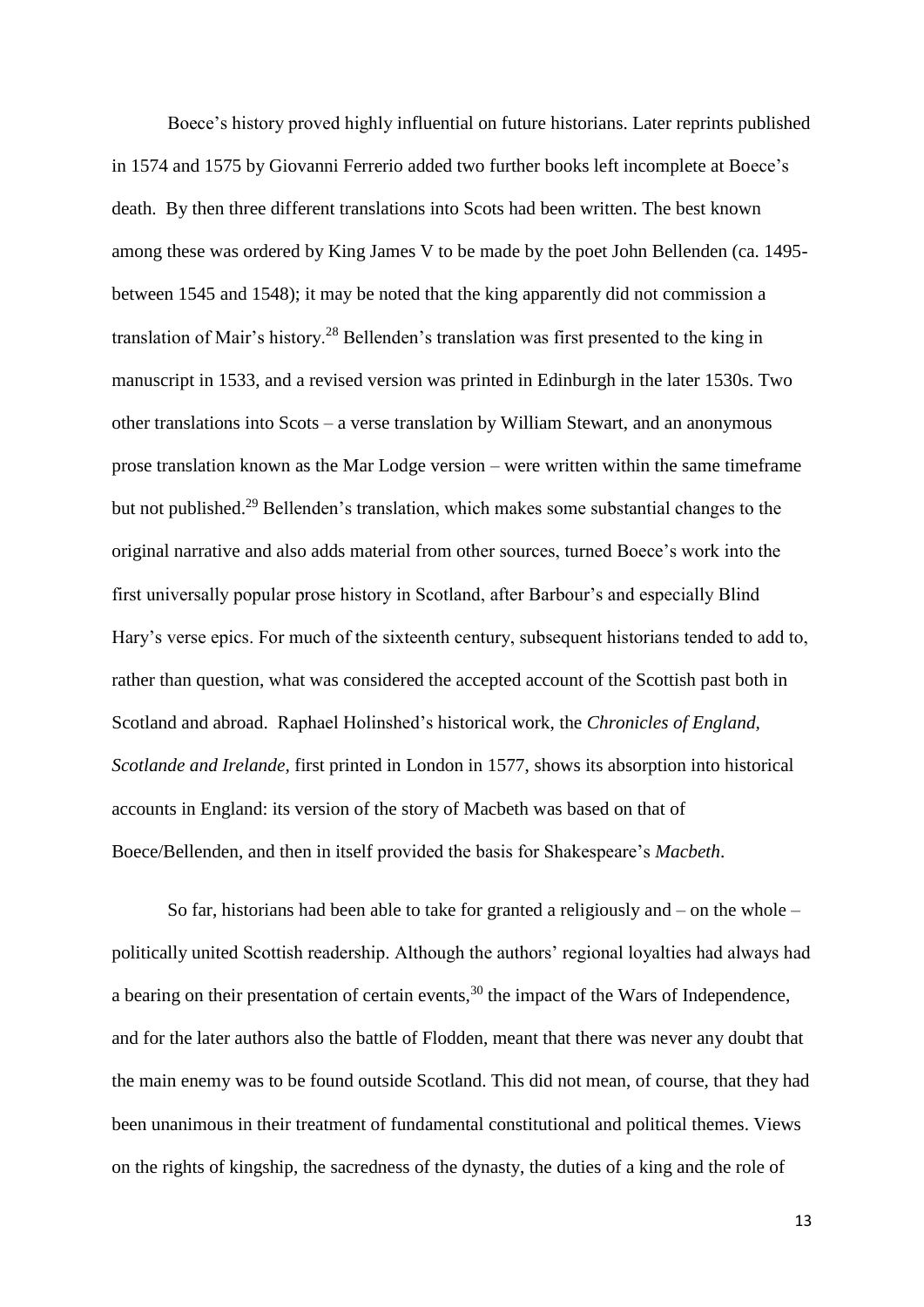the people varied greatly throughout the histories. While the older authors celebrated the shift from the Gaelic succession practice to the law of primogeniture, which had eventually resulted in a successful outcome of the Wars of Independence under the current dynasty, their sixteenth-century successors tended to regard national success as an achievement of the people and – following the *Institutio Principis Christiani* of Erasmus and similar literature for the education of princes<sup>31</sup> – emphasised the duties, rather than rights, of the king. They had been able to express such views in relative security, and there had been no expectation of their political theories ever being seriously acted upon.

However, the *Scotorum historia*, along with its translation, was the last work in the genre to be written before the Scottish reformation, and before the forced abdication and later execution of Mary Queen of Scots. The historians of the later sixteenth century and beyond, whose accounts extended that of Boece into their own times, were of necessity taking sides both religiously and politically, and neither was without danger. It had not been uncommon for the earlier historians to end their accounts a safe number of decades before their own times in order to avoid a variety of criticisms; now, however, some authors did not publish their works at all for fear of reprisals. An example is Robert Lindsay of Pitscottie (ca. 1532– ca.1586), whose history is a continuation of Bellenden's Scots translation of Boece's work, from the death of James I in 1437 to 1575. It was not printed in his own lifetime, possibly because of the author's anti-Douglas sentiments; the first edition was published by Robert Freebairn in 1728 under the title *The history of Scotland; from 21 February, 1436, to March, 1565*. However, the fact that sixteen manuscripts survive suggests that the work must have been well known through private circulation, although only one of these goes beyond 1565. Three further printed editions followed; Aeneas J.G. Mackay's scholarly edition, published by the Scottish Text Society in three volumes, 1899–1911, used the title under which it is now better known, *The historie and chronicles of Scotland.<sup>32</sup>* Pitscottie used Bellenden and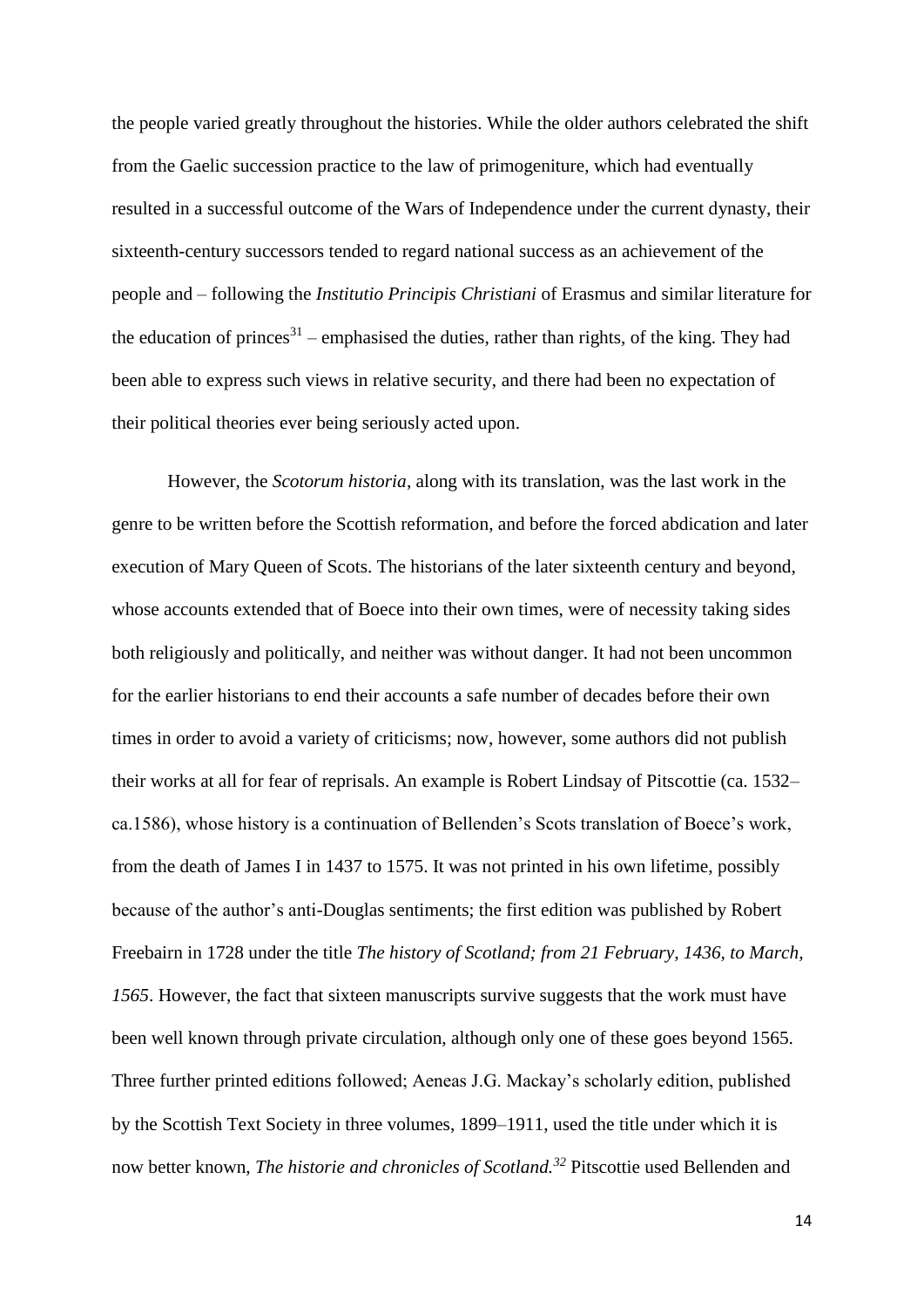other sources until he reached the times when his own political awareness began, around the year 1555. Some source material was probably supplied by the poet and Lyon herald David Lyndsay of the Mount, his relative, whose poetry Pitscottie also quotes. However, much of his contemporary narrative is based on hearsay and oral accounts, giving his history its feeling of immediacy and closeness to the spoken word. Although there is a pronounced pro-Protestant bias in his work, which contributes to the general untrustworthiness of his history, Pitscottie is less polemical than his contemporaries Knox and Buchanan. He continued to support the Stewart dynasty, and about Mary Queen of Scots, out of the country since 1568, he finds little to say, perhaps out of consideration for her son James VI.<sup>33</sup> With all its faults, Pitscottie's history is generally considered to be a likeable book and a vivid, enjoyable read.

John Lesley, bishop of Ross (1527–1596), remained a Catholic and through much of his career acted as supporter and negotiator on behalf of Mary Queen of Scots. After her defeat and abdication he left Scotland for the Continent in 1573, and never returned. He wrote a *Defence of the honour of the right highe, mightye and noble Princesse Marie Quene of Scotlande* (1569), and a continuation of Hector Boece's work, entitled *De origine, moribus et rebus gestis Scotorum libri decem* (Rome, 1578). Lesley follows Hector Boece's account of the early Scottish kings, but in his narrative of better documented times his presentation is informed – sometimes in direct contradiction to what he repeats from Boece – by his own interest in the cause of Mary Queen of Scots. He advocates firmly the law of primogeniture, the divine right of kingship, and the justness of the Catholic cause. Also, although he adopts Boece's view that the Highland Scots are those that preserve ancient Scottish virtue in Scotland, his account of more recent times contains frequent references to them as savages, an interesting fact in view of the Highland location of his episcopal see.

George Buchanan (1506–1582), a protestant and one of Scotland's greatest humanists, wrote his *Rerum Scoticarum Historia* in the years leading up to 1582, but died while the work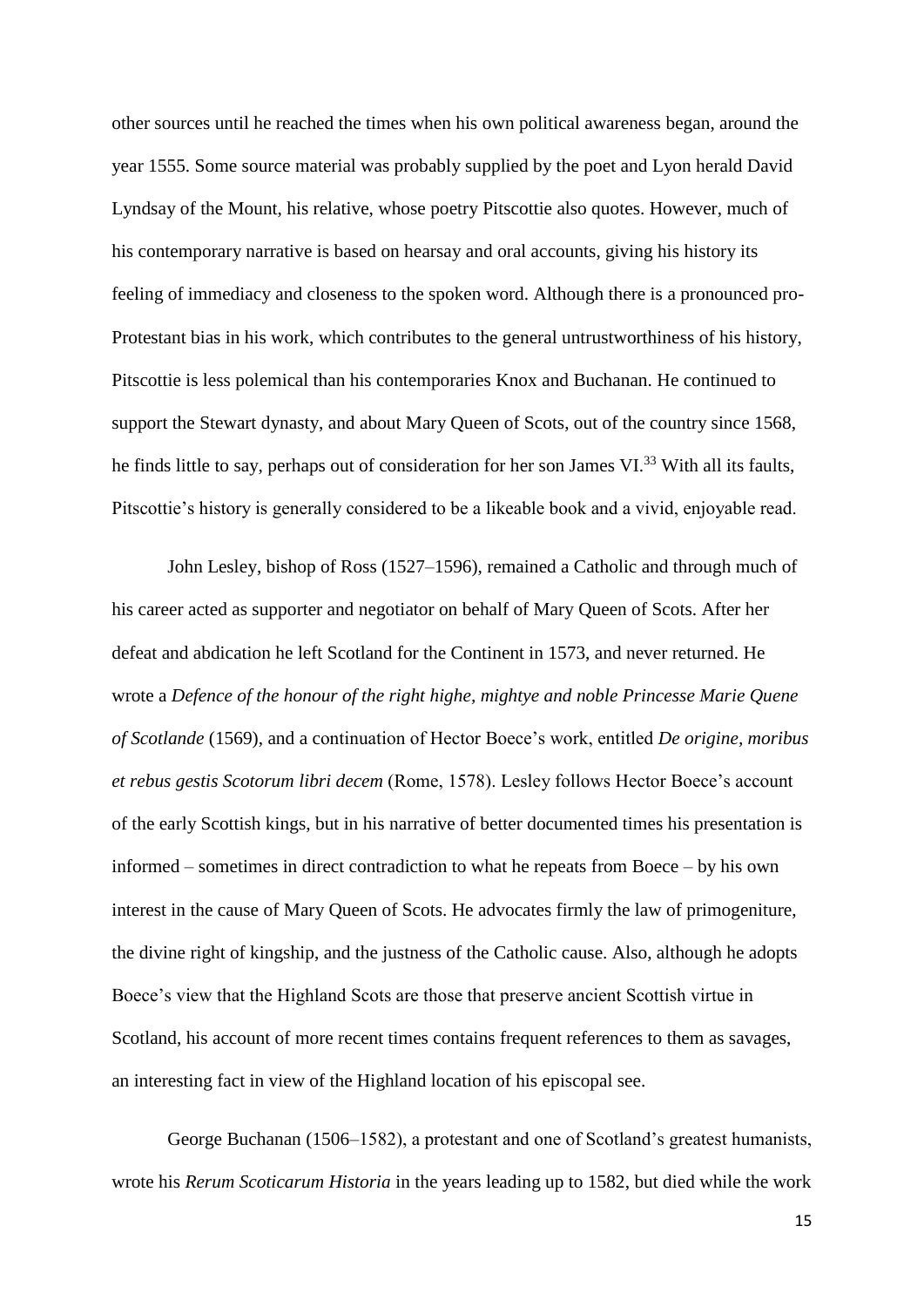was in the press. Three years previously, he had already presented his views on kingship in his *De jure regni apud Scotos dialogus* (Edinburgh, 1579), but in his history the subject is taken up again. Relying on Boece's presentation of kings ruling by popular consent among the ancient Scots, Buchanan was strongly opposed to the rule of Mary Queen of Scots, and in favour of the deposition of unsuitable monarchs or even of tyrannicide. As for the presentation of the Highlanders, Buchanan, who was himself a Highlander from the Lennox with a knowledge of Gaelic, gives a similar account of the Gaels to that found in Boece. It is, however, enriched by more detail, and while he retains Boece's image of the Highland Scots as the preservers of the austere virtue of the ancients, his ethnographical account lacks Boece's corresponding presentation of the Lowlanders as decadent and anglified. The reader is thus left with an impression of Scotland's cultural distinctness, for which the Highlanders are living proof, rather than its similarities with England that had led Mair and others to argue for a union with England.

In subsequent decades, Lowland historical writing showed a tendency to become more specialised and narrowed in its scope by subject or period. Genealogies, family memoirs and sometimes also heraldic works outlined the history of families and individuals against the background of more generally known historical fact. Protestant church histories, such as John Knox's *History of the Reformation in Scotland* (published 1587)*,* and David Calderwood's *The True History of the Kirk of Scotland* (published posthumously in 1678), were limited chronologically as well as in their choice of subject. Thomas Dempster's flawed but nevertheless valuable *Historia Ecclesiastica Gentis Scotorum* (Bologna, 1627) is a Catholic expatriate's attempt to chart the cultural rather than political achievements of the Scottish nation.<sup>34</sup> Rather than presenting a historical narrative, Dempster compiled an encyclopedia of – mostly – Catholic Scottish authors and their works, and although many persons on his list are wrongly identified as Scots, much of his information is still of great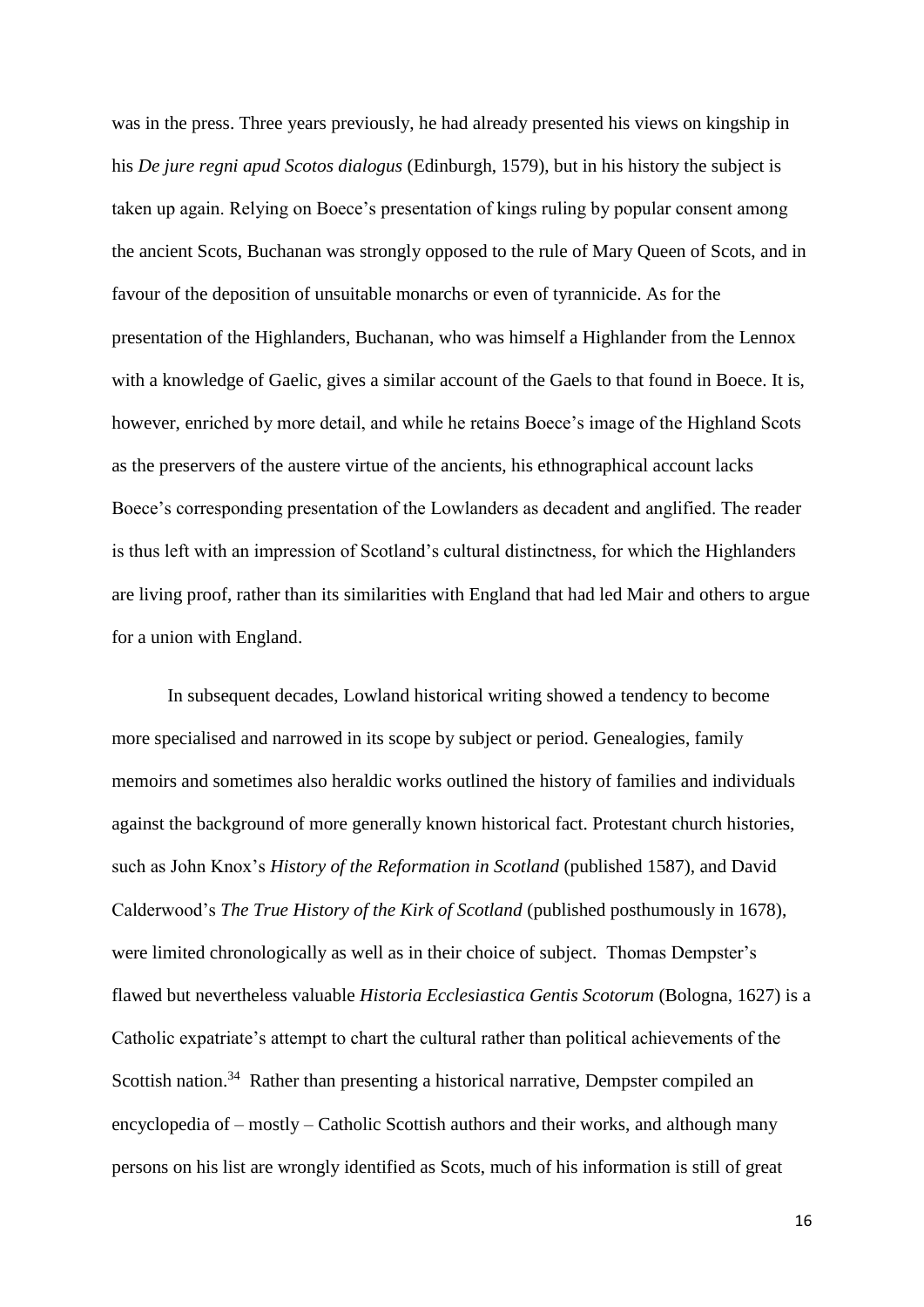interest and was much copied until the early eighteenth century. Local history and topography, too, began to gain ground until, in the second half of the century, early Enlightenment scholars like Robert Sibbald began to assemble on a larger scale the country's topographical picture.

What can be said of the expression, function and social significance of history between 1300 and 1650 in Gaelic-speaking Scotland? Did the process of Gaelic linguistic contraction and then retrenchment in the centuries after 1100 have any discernible impact upon Gaelic views of Scottish origins, or of more recent history? Was the predominant vision pan-Gaelic, extending to Ireland as the homeland of the Gaels, or 'national' in a Scottish sense, or more narrowly focused upon the regional and local? Did agency and authorship continue to be vested purely in learned professionals – the intellectual if not the biological heirs of the king's poet – and employing the same genres?

If answers to these questions are to be sought in prose texts committed to the written or printed word within this timeframe, then in terms of texts in Gaelic, virtually nothing has survived, and the contrast with contemporary Gaelic Ireland – replete with annalistic and genealogical compilations, and much else besides  $-$  could not be starker.<sup>35</sup> Even taking into account the two other written languages in use in Gaelic-speaking Scotland in the era, Latin and Scots (which in time increasingly conformed to English), the improvement is marginal, and the contrast with Lowland Scotland no less stark. To a very few genealogical texts, mainly in Gaelic, can be added a very few chronicles orientated towards Latin and then Scots, essentially annalistic in form, highly localised in perspective, and associated with particular churches. One such chronicle survives in the famous early sixteenth century miscellany, mainly of Gaelic poetry, known as the Book of the Dean of Lismore, whose centre of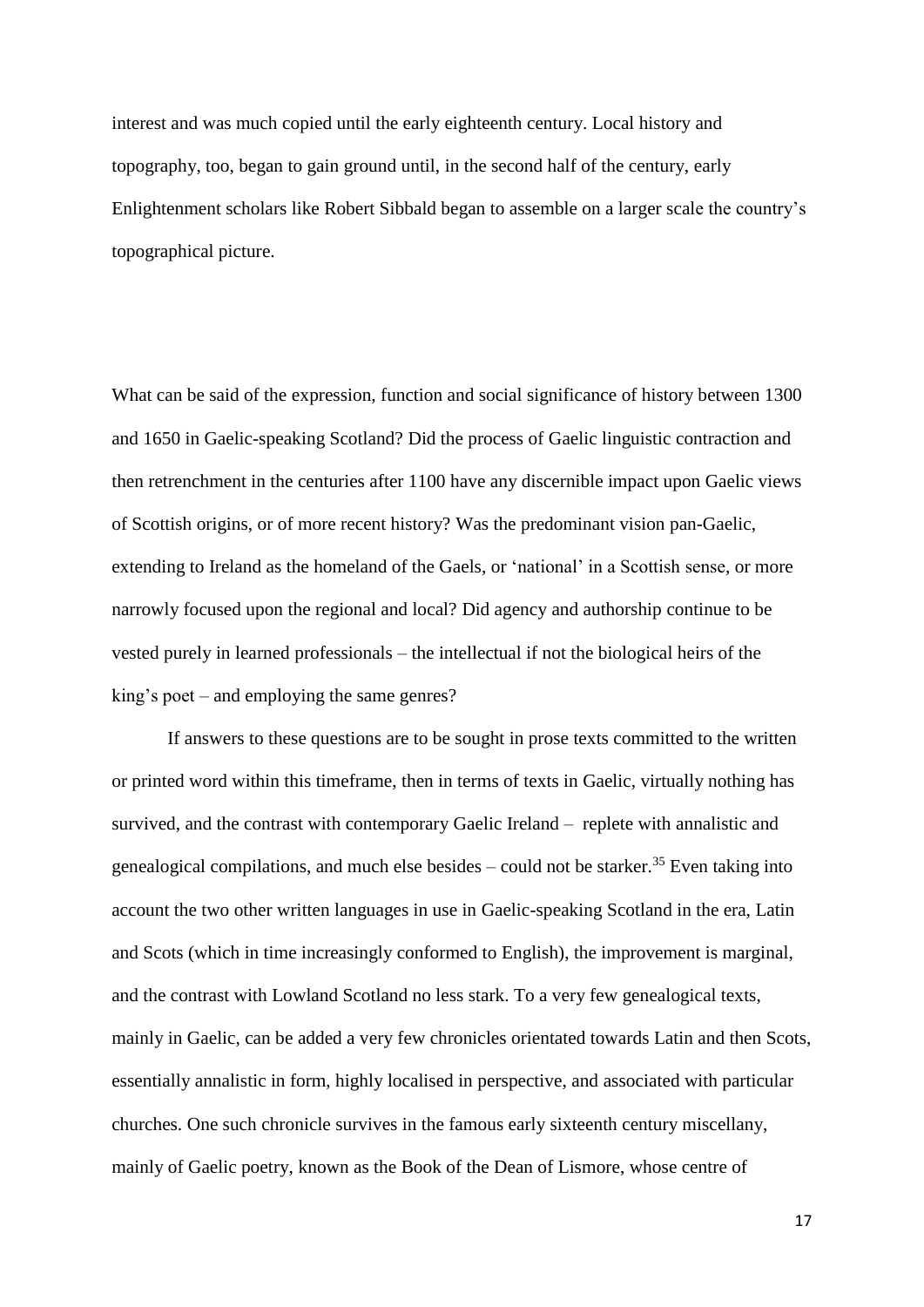compilation was the parish church of Fortingall in eastern Highland Perthshire. The Book of the Dean of Lismore also includes various Latin and Scots texts relating to the kingship of the Scots, and insofar as their origins have been identified, they derive from the Lowland chroniclers.<sup>36</sup>

It is only after 1650 that the situation changes as a productive and enduring genre of genealogical or clan history comes into full visibility, composed in manuscript and overwhelmingly in English.<sup>37</sup> Even then, the authors of these works make liberal use of Fordun and his successors while occasionally lamenting the dearth of indigenous written antecedents available to them. <sup>38</sup> On that basis we might assume that they, and perhaps therefore the compilers of the Book of the Dean of Lismore before them, turned to the Lowland historians to fill the vacuum left by the absence of a homegrown alternative. However, this was not the case. The clan histories offer a means of reconstructing a model, however tentative, of the shape and nature of historical enquiry within Gaelic Scotland in the later middle ages, and when this is complemented by other evidence, the unequivocal conclusion is that this was a society steeped in the knowledge of its own past. In the words of the author of one clan history, writing in the early eighteenth century, 'no people have their History so exactly keept by Tradition as the Highlanders'.<sup>39</sup>

Why then had a profoundly historicist society left such a paltry written legacy to bear witness to the fact? Explanations proffered in the early modern clan histories ranged from the unlikely – ingratitude towards their patrons, or simple ignorance, on the part of the historians concerned – to the more plausible assertion of destruction of manuscripts. Evidence for specimens now lost – Beauly and Bunchrew from Easter Ross, possibly Iona – may hint that the maintenance of local annalistic texts in ecclesiastical environments was fairly widespread in the late medieval Highlands.<sup>40</sup> Some of the clan histories were able to draw upon earlier texts apparently in the same mould as themselves, and which have failed to survive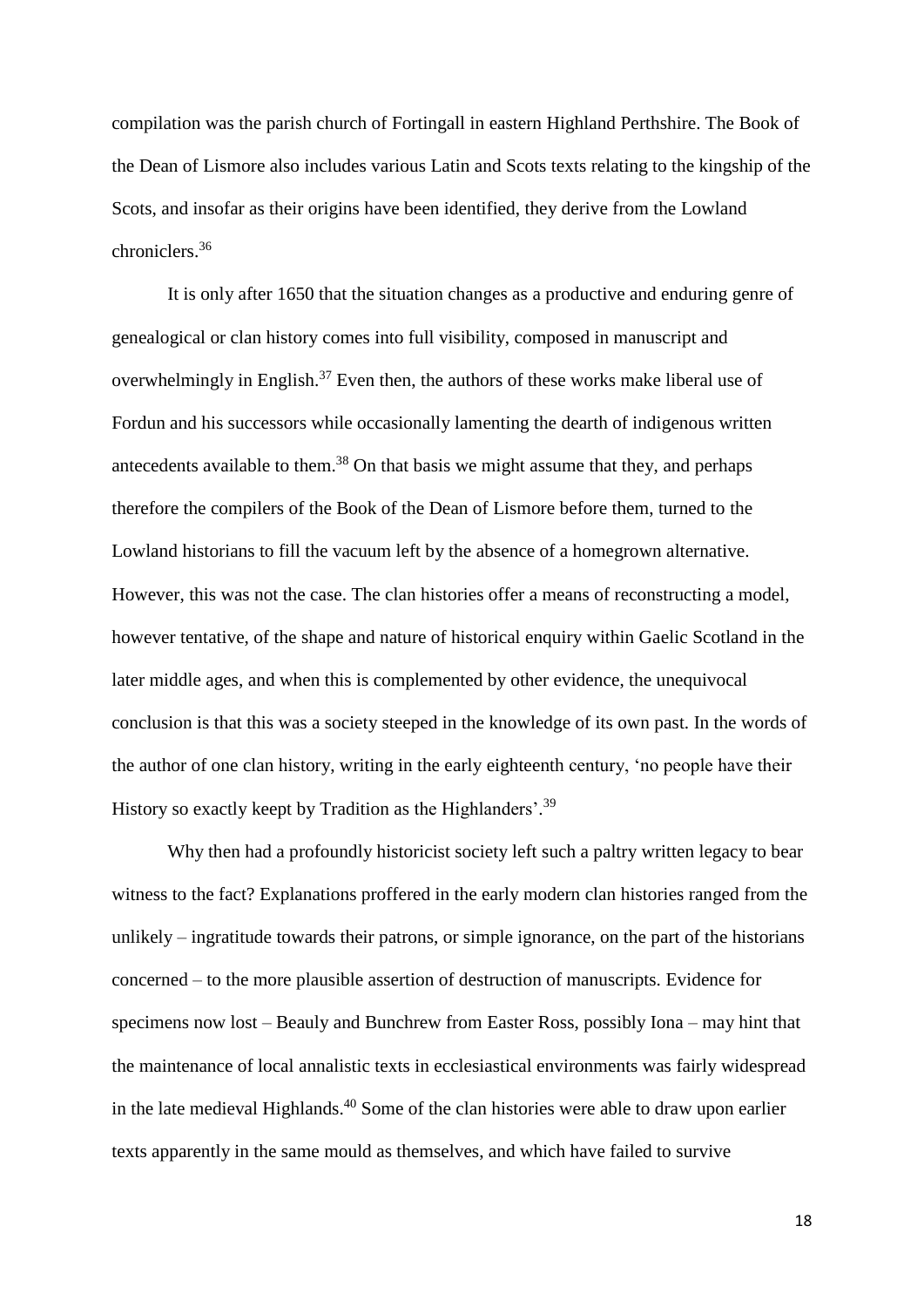independently. Three Macintosh manuscripts had testified to 'the antiquity of the family and their pedigree', the earliest of them bringing the story down to c. 1500, and reputedly authored around that date by the chief of the clan, Fearchar Macintosh, then a prisoner in southern Scotland.<sup>41</sup> Loss has also undoubtedly diminished the written legacy left by those professional learned lineages in late medieval Gaelic Scotland which included history in their repertoire. The names which stand out are MacMhuirich, Ó Muirgheasáin, MacEwen and Beaton, all based in the west highlands and islands. They were ultimately of Irish origin (this is less clear-cut in the case of the MacEwens); in regular contact with the professional classes of Ireland, including their own kinsfolk; and espoused the so-called 'classical tradition' of Gaelic scholarship on lines which were consistent with Irish practice, including the use of the high-status literary dialect of Gaelic, and of Gaelic script, for manuscript composition. A MacEwen poem alludes to 'sein-leabhruibh suadh', '*the ancient books of the learned'*, <sup>42</sup> but we have no surviving archive to speak of for them or for the Uí Muirgheasáin, while that of the MacMhuirichs has apparently suffered grievously from attrition.<sup>43</sup>

Yet this is very far from the whole story. According to the clan histories, the professional cultivation of history was not the preserve of these four lineages, but well-nigh universal: the MacLeans 'had their shenachies and bards as every family of distinction in the Highlands had'. <sup>44</sup> Within the 'classical tradition', 'shenachie' or *seanchaidh* was the appropriate technical term for a professional historian. Another history adds the gloss that 'the senachie was the prose writer, and the bard the poet, but very oft the bard supplied the place of both'. It goes on to define the primary function of these poet-historians as:

to hand down to posterity the valorous actions, conquests, battles, skirmishes, marriages and relations of the predicessors by repeating and singing the same at births, baptisms, marriages, feasts and funerals, so that no people since the curse of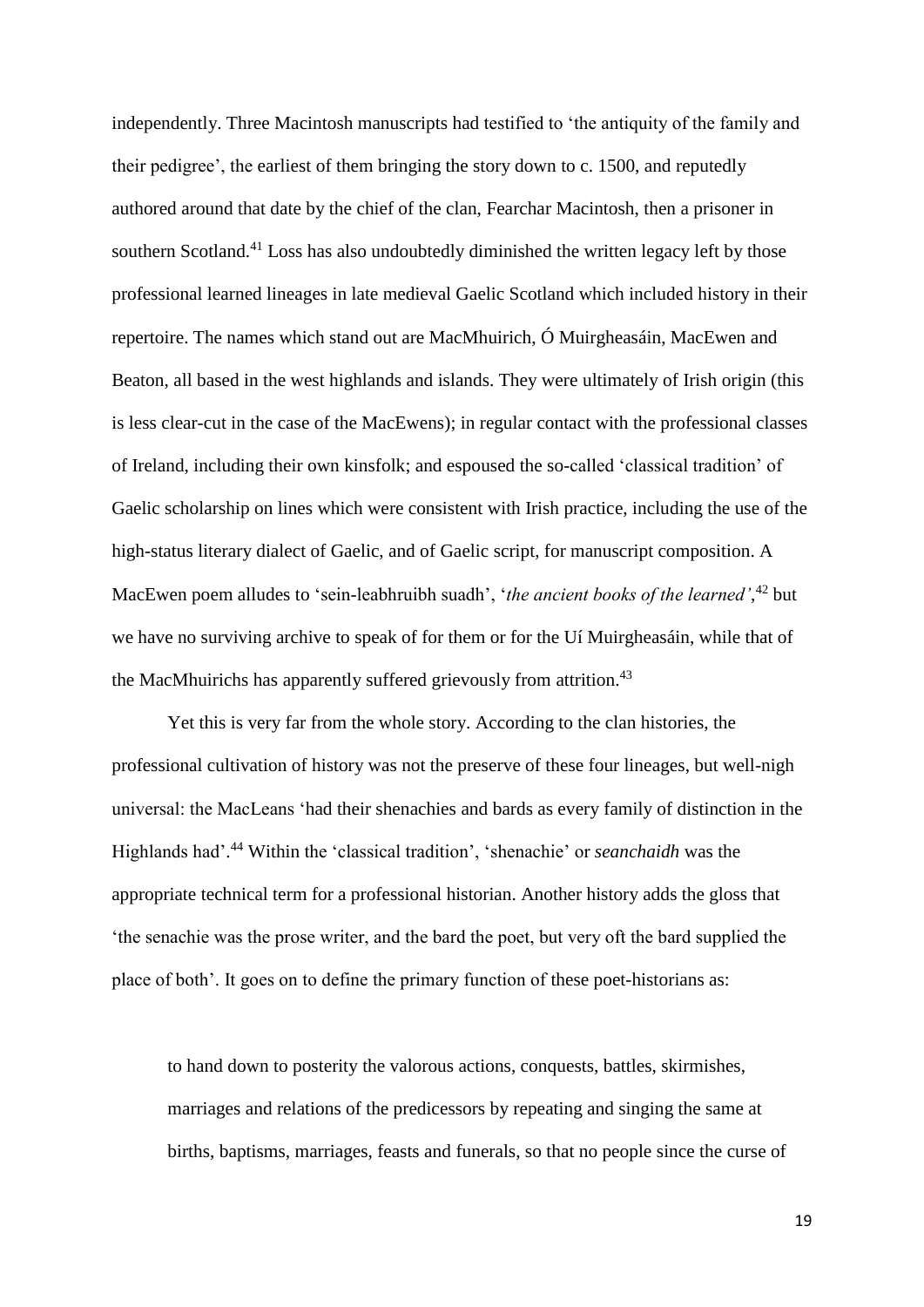the Almighty dissipated the Jews took such care to keep their tribes, cadets and branches, so well and so distinctly separate.<sup>45</sup>

On this basis, two complementary explanations for the lack of written prose history in late medieval Gaelic Scotland can be offered. History was primarily conceived of as genealogy, and with material of this order, the preferred modus operandi was oral and aural. All this is present in the praise accorded Gilleasbuig Campbell, fifth earl of Argyll in 1567 by Eoin or John Carswell, first Protestant bishop of the Isles, for his devotion to scripture rather than ancestral history:

… oir is mo do chuir tu a suim an ni do dhearbh an soisgel diadha dhuit ina meid oirrdhearchais *t*h'aoisi, agas fad an ghnathuighe do-chualais do bheith ag na sindsearaibh onoracha do-chuaidh romhad …

*… for you have considered that which the divine gospel has proved to you of more account than the glory of your age and the old-established customs which you have heard were followed by your honourable ancestors who preceded you …*. 46

Secondly, Gaelic poetry and song was a fitting medium for rehearsing and memorialising history. An early sixteenth century poem addresses the chief of the MacGregors thus:

Mithigh a rádh réd rorg glas, éistidh, a Eoin, réd sheanchas, ríomh do fhréimhe – cá meisde? – ríoghdha séimhe saoirtheisde.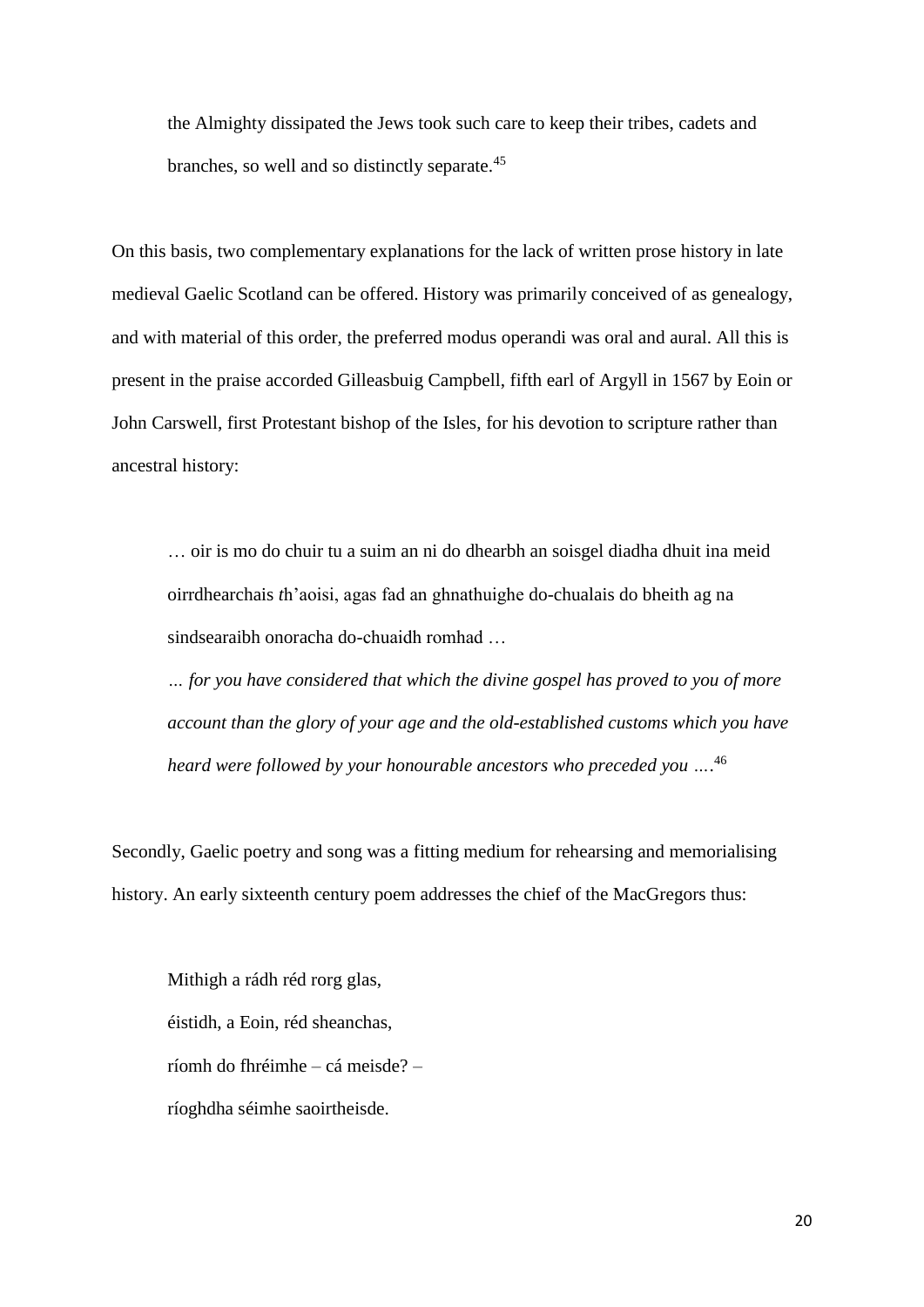*Fit time it is to state to thee, thou of the blue eyes – listen, Eoin, to thy history – the enumeration of thy line – what harm therein? – a line royal, gentle, of noble repute*. 47

As this makes clear, Gaelic verse was also geared towards the spoken rather than the written word. Nevertheless, insofar as a corpus of late medieval historical writing in Gaelic has come down to us, it is provided by verse rather than prose. This might be explicable by the lottery of survival, above all else the poetry-centred Book of the Dean of Lismore; but it could equally be argued that it is no accident that within that source, the verse is overwhelmingly Gaelic, the prose monopolised by Latin and Scots.

This is an appropriate juncture to return to the clan histories, for whenever their authors enlarge upon their sources, mention is made of oral informants of high social status, typically characterised as 'sensible old men of the last generation', 'the most intelligent and best informed men yet alive', or 'the oldest and wisest, not only of my own but of all our neighbours' families'.<sup>48</sup> Thus, inherited Gaelic oral narrative underpins these English prose texts. The clan histories further imply that these aristocratic amateurs were one element in a threefold engagement with history in Gaelic Scotland in the later middle ages, the others being the professional poet-historians, and all society viewed as a single consciousness sharing a 'collective memory'.<sup>49</sup> Noble laymen such as the Macintosh, Campbell and MacGregor chiefs already mentioned could hardly avoid imbibing what the specialists taught them, or being immersed in the history of their own lineages and clans. Such laymen were pivotal to cultural interchange and recycling across social strata, ideally placed to combine all three spheres of indigenous historical activity, and to initiate the process by which the results were committed to writing, in anticipation of what happened on a general and more deliberate scale after 1650. It was to men of this class that the term *seanchaidh* came to be applied in the later seventeenth century, as the professionals previously so designated died out.<sup>50</sup>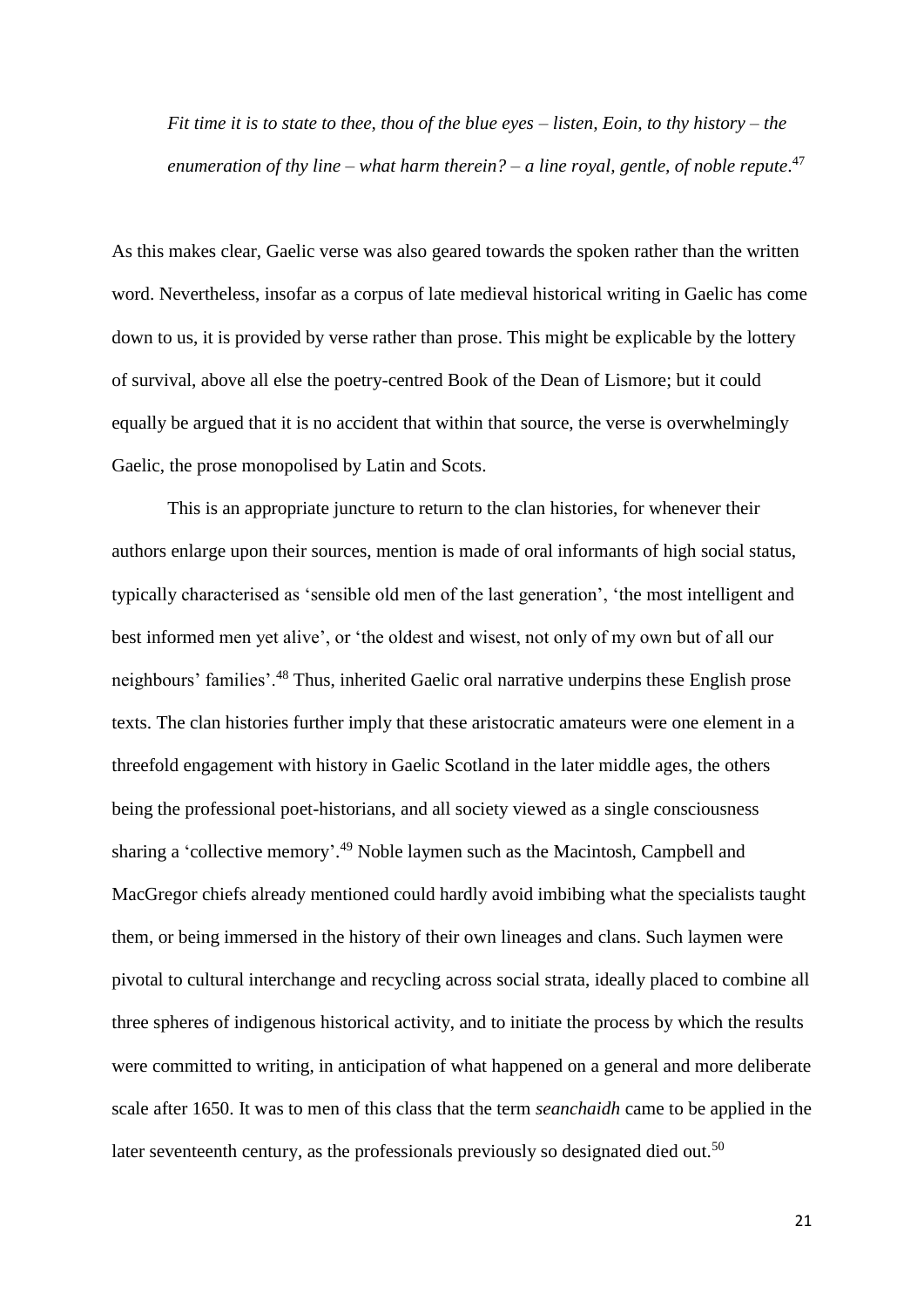To summarise thus far, the practice of history in Gaelic Scotland in the later middle ages turned upon orality, and the noble lineages which exercised lordship over society. Professionals preserved and pronounced the history of these lineages, and instructed them in it, resulting in a lay aristocracy which was very historically minded. Individual members of this class may have developed reputations as amateur historians in their own right, and enjoyed greater latitude for experimentation and synthesis of sources which potentially included the 'vulgar traditions' of the people below. The two putative poles of this putative historical world were the chief's court, and its demotic mirror-image, the forerunner of the *taigh-chèilidh* or ceilidh house familiar from the fuller record of the modern era. In the seventeenth century, the changing self-perception and self-expression of the social elite generated an imperative for new history. In the van were the Campbells, initially offering patronage to non-Gaelic specialists in disciplines such as medicine and visual art as well as literature. William Bowie commenced *The Black Book of Taymouth* in 1598, a history of the Campbells of Glenorchy embellished with full colour portraits of the chiefs of the lineage. 51 Also of Lowland authorship was *Information anent the Pedigree of the Noble and Antient House of Lochow*, written in 1634, and treating of the main Campbell line.<sup>52</sup> However, as the genealogical history genre came to full flower after 1650, so indigenous authorship reasserted itself, but with a difference. With the professional historical class in advanced and terminal decline, the amateur *seanchaidh* now came into his own as the de facto 'new historian', putting history into writing in English and within a broader comparative framework, thereby acknowledging that outside audience which itself signified part of the rationale for change.<sup>53</sup>

The surviving evidence, with the poetry looming large, suggests that late medieval Gaelic Scotland depended upon history for its sense of self, order and ethos. The past was accessed via the rungs of genealogy, represented in the first instance by the mini-pedigree (*sloinneadh*) of two, three or even four generations which constituted part of the everyday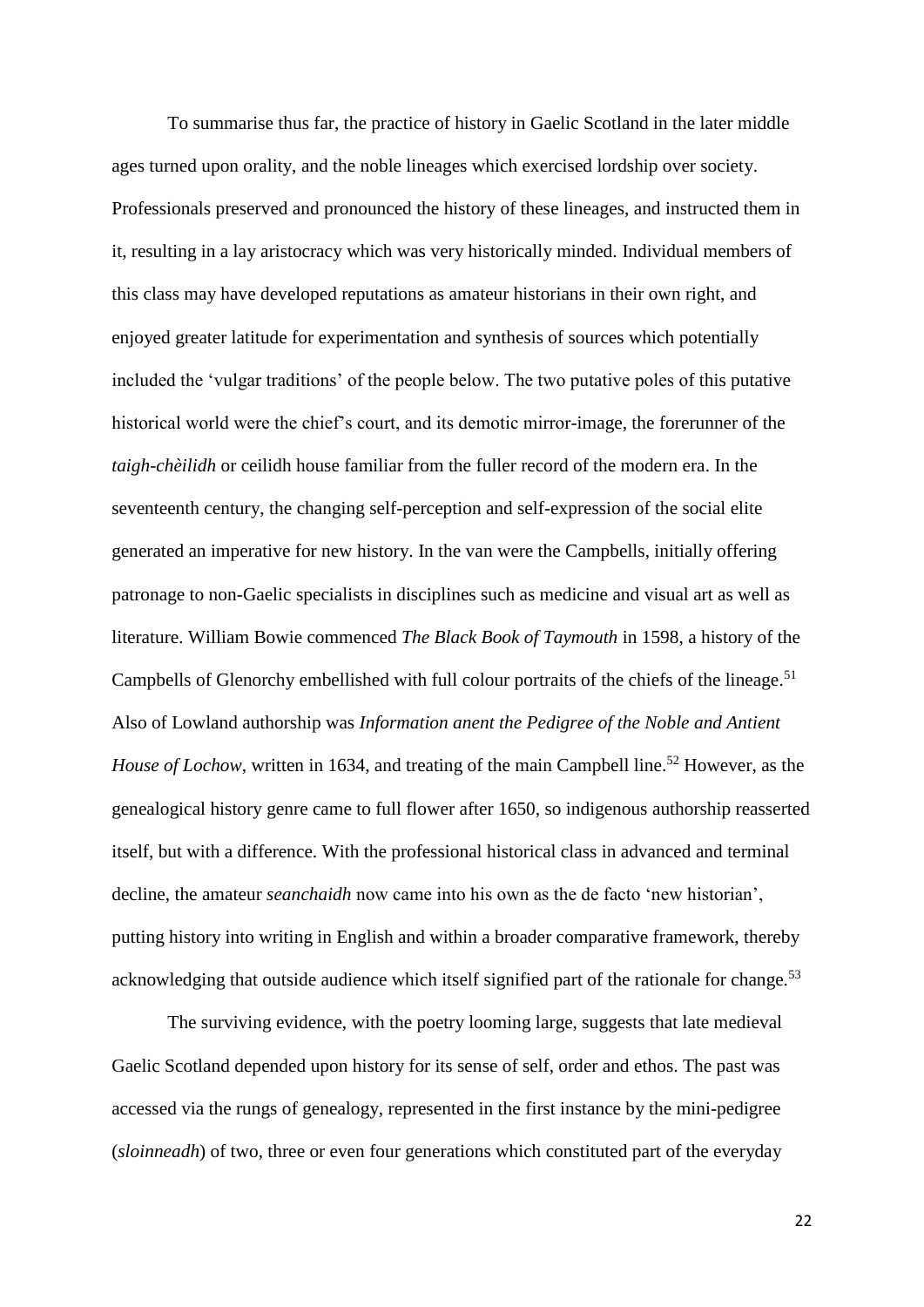naming system by which those of social standing were known. These pedigrees linked or associated the individual with the main chiefly line of a particular clan, whose genealogy and deeds were maintained by the professional historians. These clans in their turn were the limbs of the great *craobhsgaoileadh* or 'branching-tree' of the Gaels as a people: 'the race of the Gaels from the land of Greece'. This conceptualisation of the past as a domain inhabited first and foremost by those to whom one was related, and whose personal name one might well share, must have fostered social inclusion and collectivism, and made for a highly permeable frontier between the living and the dead. Blood was a finite and sacred commodity entrusted to the latest generation: 'fuil Ghrantach mád ghruaidh mar fhuil' (*'the blood of Grants is the blood that is in thy cheek'*), as one chief was reminded.<sup>54</sup> The kin-based past must necessarily be held in reverence, and in constant employ as a benchmark of morality and compass for action: 'ionnan moltar igcathaibh / Torcul is a athair áirmheach (*'praise equal to his renowned sire's doth Torquil win in battles'*); 'a mheic Aileín, ná toill féin / taibhéim nachar thoill Ailéin' (*'thou son of Ailean, do thou thyself no reproach that Ailean earned not'*); 'cuimhnigh nach tugsad na fir / umhla ar uamhan do Ghallaibh / cia mó fá dtugadh tusa / umhla uait an dula-sa?' (*'remember that these men made no submission for dread to Saxons; why shouldst thou, more than they, make submission now* '?).<sup>55</sup> For Gaelic Scotland, the past was not only present in the personal naming system per se, but in one type of epithet attached to ancestral names appearing in the pedigree of the clan's ruling line. Forms such as 'Gilleasbuig Arann', *'Gilleasbuig of Arran'* or 'Cailéin na gceann',*'Cailean of the Heads'*, were shorthand for known historical events, and precisely analogous to place-names of the order of *Linn na Lùirich* ('the Pool of the Mailcoat'), *Loch MhicMhàrtainn* ('MacMartin's Loch') or *Coille na Baintighearna* ('the Lady's Wood').<sup>56</sup> While the origins and points of reference of these kinds of nomenclature may have been aristocratic, they became universals, part of the landscape and soundscape inhabited by all.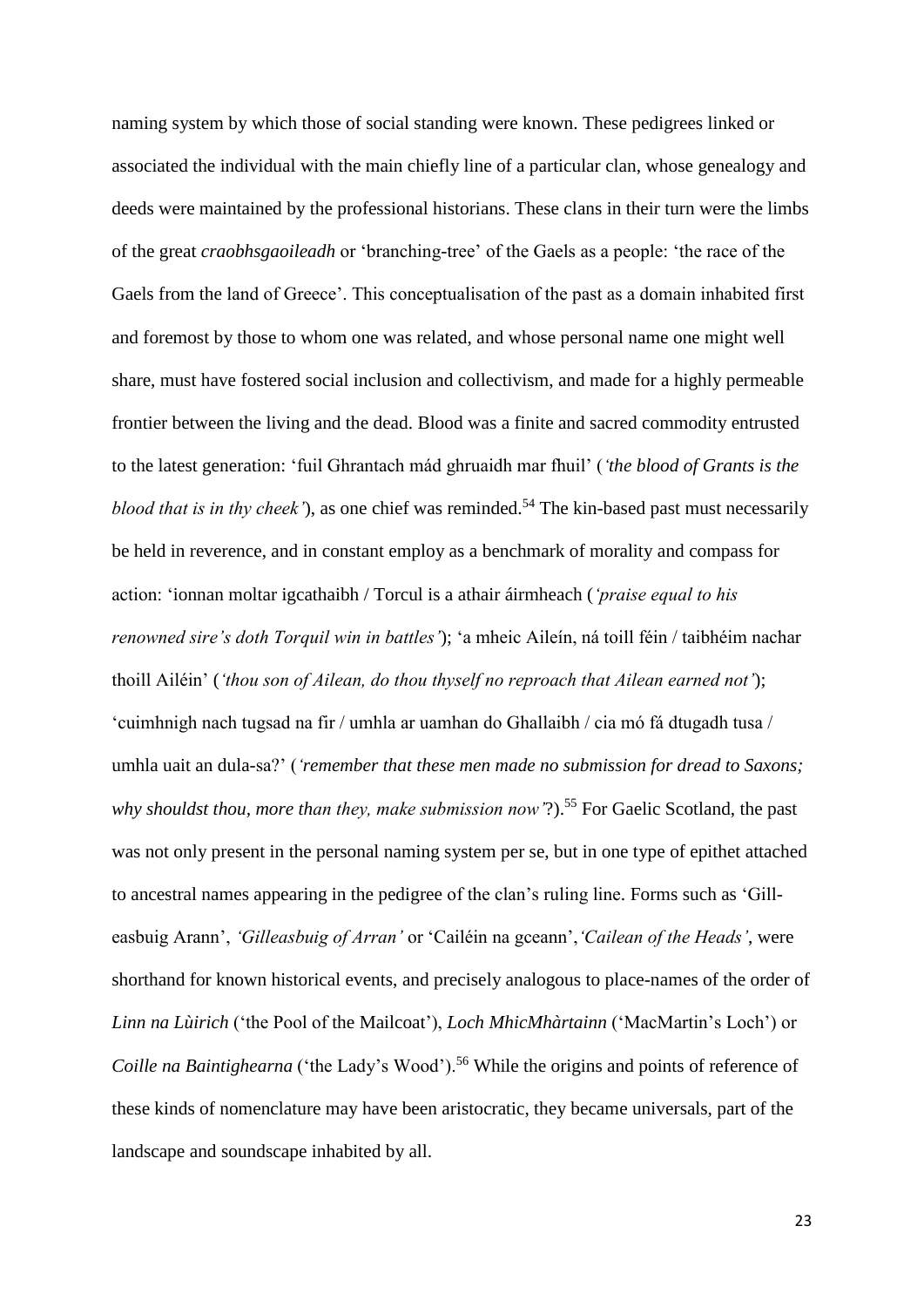Ireland was the historic homeland of all Gaels, and the Scottish poet-historians existed to bear witness to 'the tribes who came from Ireland to Scotland and became heads of families and chiefs of clans'.<sup>57</sup> Texts relating to kindreds whose origins were understood to be impeccably Irish, such as the MacDonalds and MacDougalls, are dense in allusion to Irish history and pre-history; of one later fifteenth century MacDougall chief it is said that 'gaisgeadh is eineach Éireann / 'gá nasgadh ''na luaithbhéimean', (*'the valour and honour of Ireland are knit in his swift blows'*). <sup>58</sup> Such was the inescapabilty of the relationship that even in cases where an Irish connection was non-existent or called into question, such would need to be found or reasserted, to render or maintain that lineage as a fully functioning limb of the Gaelic tree. Coinneach Cam, chief of the MacKenzies in the early seventeenth century, and for whose kindred an ultimately Norman ancestry had come to claimed (via the spurious Colin (Fitz) Gerald, who had supposedly prevented a stag from killing King Alexander III while hunting), was informed by MacLean's genealogist that he was 'not descended of the Geralds but of the Kings of Ireland, as the most of the clans of the west and south west parts of Scotland were'.<sup>59</sup> The Stewarts' roots in Brittany are nowhere visible in the characterisation of the fifteenth-century 'Eoin Stiúbhairt a crích Raithneach / a lámh Gaoidheal as fear buaidh … A Chú Chulainn cloinne Ghaltair … a shíl shlat ó chathach Chonn' (*'John Stewart from the bounds of Rannoch, thou whose hand has more virtue than all the Gael … thou Cú Chulainn of Walter's clan … thou scion of the princes of warrior Conn's race'*). <sup>60</sup> The MacLeods of Lewis were of indubitably Norse descent, and around 1500 a poet could acknowledge that the MacLeod chief Torcul might bestow upon him 'ó Charraig Bhoirbhe / séad as soirbhe fhuair file' (*'from the Rock of Bergen, a jewel the most precious that poet ever won'*). <sup>61</sup> But this was only one item in a wish-list comprising Fionn mac Cumhaill's shield and the horses of Cú Chulainn and Conall Cernach, for Torcul was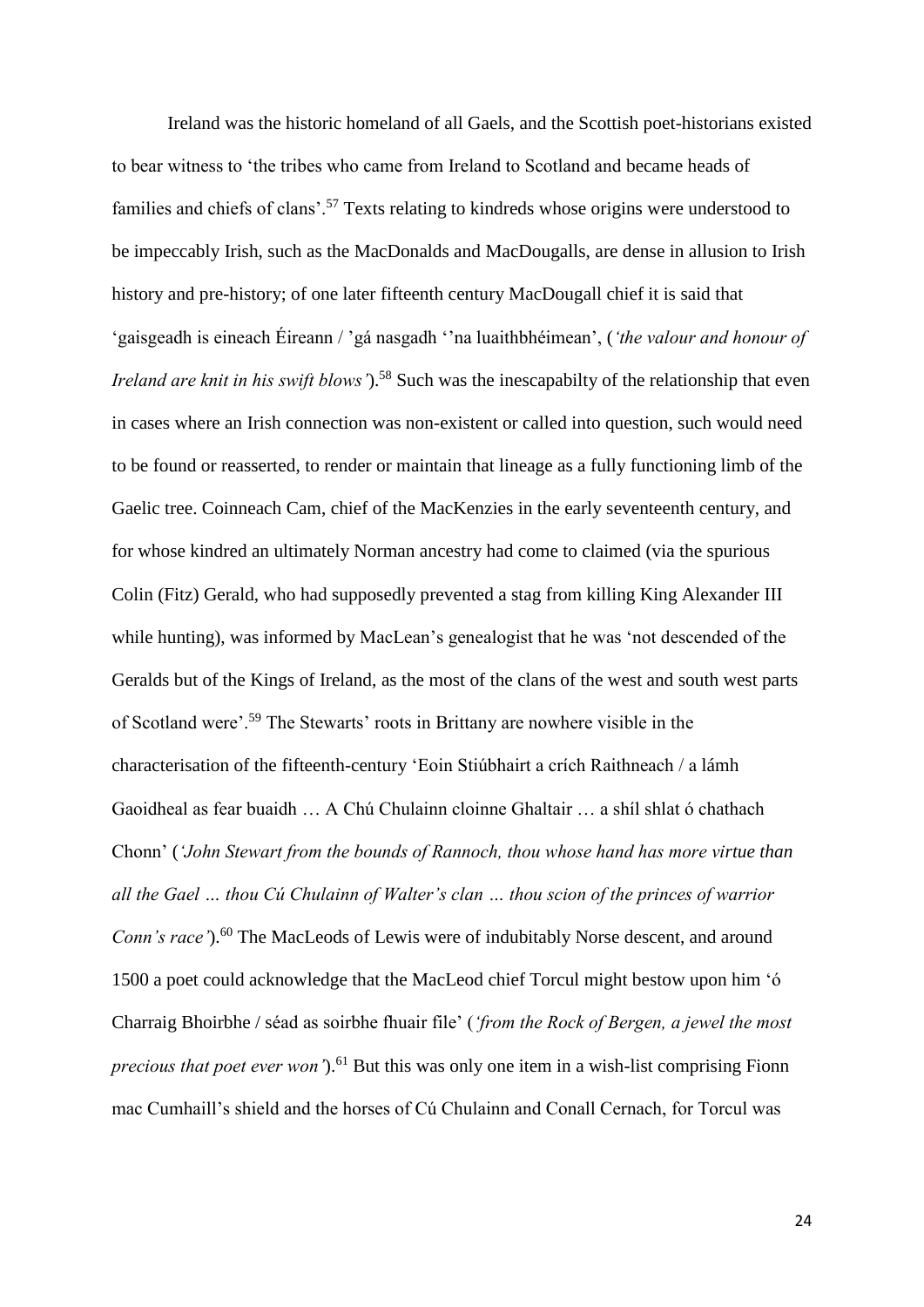endowed with a generosity equal to that of the revered Guaire son of Colmán, king of Connacht, as well as the endurance of Cú Chulainn. $62$ 

There were established tropes and pathways by which the connection to Ireland could be made, and the resultant descent groupings gave primary structure to Gaelic society in Scotland. At the level of individual clan pedigrees, the segment from the present chief back as far as the eponymous ancestor, from whom the clan derived its name, remained largely stable. The segment beyond the eponym, including the link to Ireland, became less strictly historical in its farthest reaches, and susceptible to alteration. Different origins might be claimed for the one clan, in response to variables such as the affiliation and intent of the genealogist involved, or the clan's changing fortunes and allegiances across time. Pedigree manipulation reinforces rather than diminishes the status of genealogy as the determinant of history, and confirms the intimacy of the relationship between past and present. Current political realities carried genealogical consequences and needed genealogical justification. Such manipulation had to be intellectually credible, necessitating the skills of the poethistorians who maintained the pedigrees both of their own employers and of others, and their knowledge of the Gaelic branching-tree in its entirety.<sup>63</sup>

As long as this caste remained in life, it asserted a vision of Scotland or *Alba* as the homeland of the Gaels beyond Ireland, and of *Alba* as an undifferentiated Gaelic entity. Whereas the Gaelic vernacular literature which becomes properly visible in the seventeenth century acknowledges a physical and cultural divide in Scotland between Gael and non-Gael, there seems to have been no comparable updating of the world-view of the Scottish Gaelic professional literati. To be a Gael in Scotland was to own Ireland as motherland and Scotland as fatherland. If Gaelic hero figures such as Fionn mac Cumhaill were charged with the protection of Ireland, the present-day chiefs of Scottish clans bore exactly the same responsibility towards Scotland. An abiding sense of the Gaels as one people, of ultimate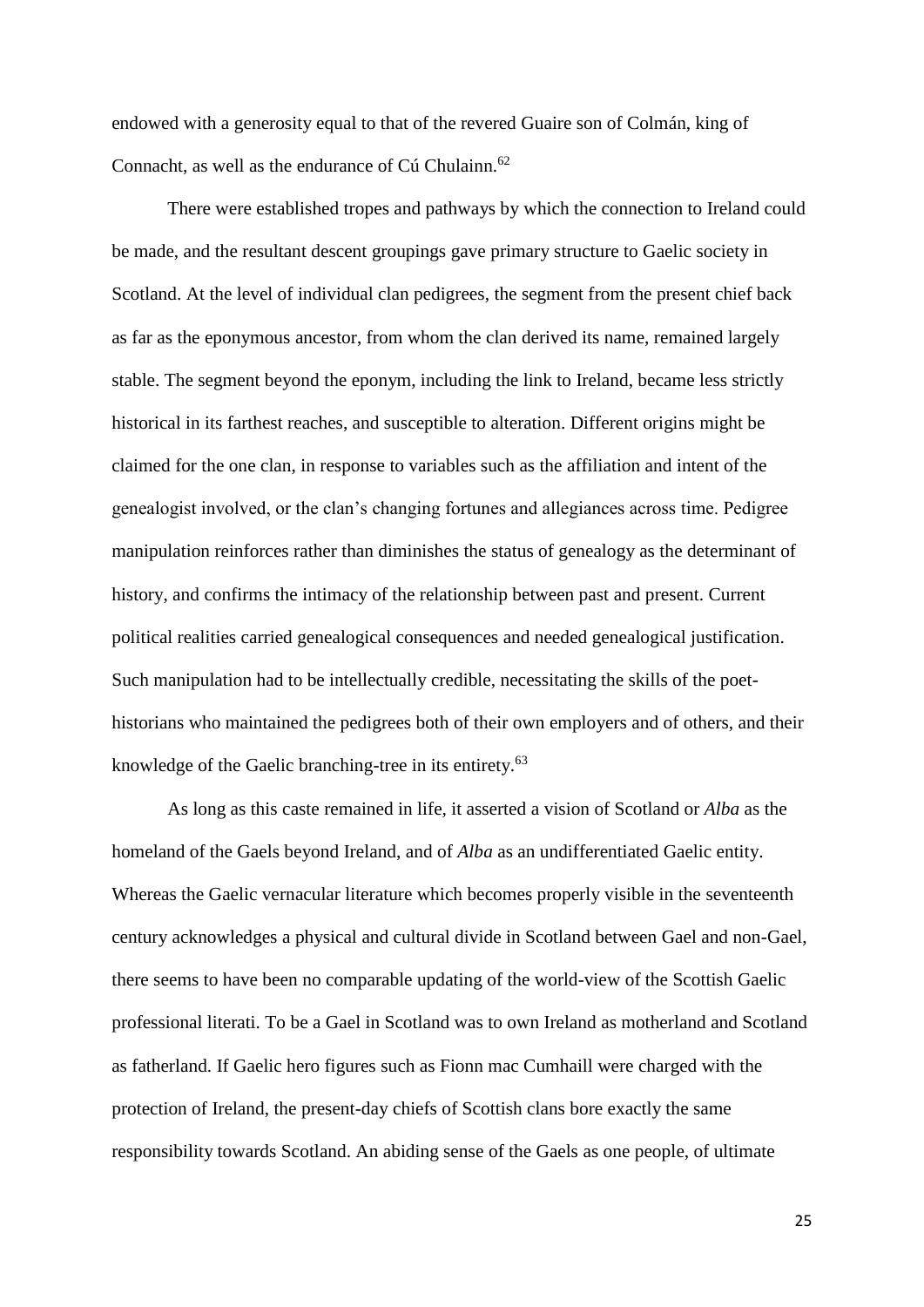Gaelic unity and solidarity, was not irreconcilable with the acknowledgement and maintenance of two homelands of equal weighting. In Scottish sources, whoever held *ceannas nan Gàidheal*, the 'headship of the Gaels' had the right and bounden duty to marshal the whole people to protect either Ireland, or Scotland, or both. The concept is absent from Irish sources, which see Scotland as an aberration, and the sovereignty of the Gaels as inseparable from Ireland and the high-kingship of Ireland.<sup>64</sup> The kingship of the Scots may have been a crucial legitimator of Scottish growth from Irish roots, a genealogical counterpart to the sense of place provided by *Alba*. Gaelic society in Scotland was in natural harmony with a royal dynasty claiming Irish origin, and a number of Scottish clans subscribed to the particular pathway in question, via the ruling stocks of Dalriada, the embryonic kingdom of the Gaels in Scotland. The Book of the Dean of Lismore is a witness to the degree of interest in the ramifications of the royal house, and thus a marker of the desirability of being able to associate one's pedigree with that of the kings of Scots.

For late medieval Gaelic Scotland, history was no less than the morality of the present, providing explanations, warnings, encouragement and lessons. It was a repository of virtues, as embodied by archetypes, heroic and real, to whom one must aspire. The ultimate reward for the exhibition of virtue was a place in the past, and the collective Gaelic consciousness: to shine immortal as 'éinrinn ghaisgidh Gaoidheal nGréag', a '*unique star of valour among the Grecian Gael*<sup>'</sup>.<sup>65</sup> As one poet reminded his patron in an argument of perfect circularity, what deed was more lasting than the hospitality bestowed by Guaire, the seventh-century king of Connacht, upon Senchán Torpéist and his train? <sup>66</sup> The past began and ended with one's own kin, for 'eineach is eangnamh is iocht / do cheangladh ar a sliocht riamh' ('*generosity and prowess and mercy have been bound on their lineage ever*'); <sup>67</sup> but role models could be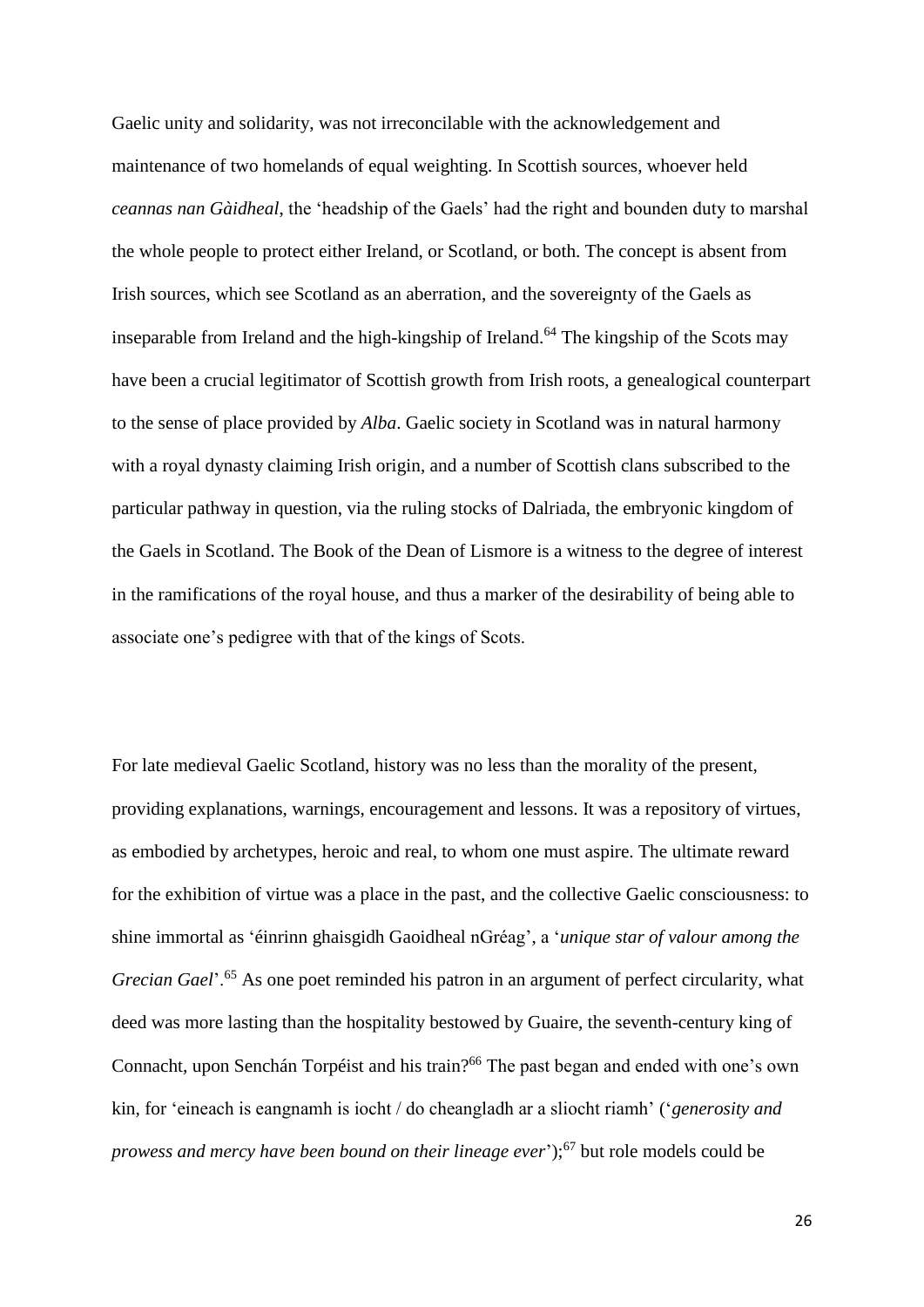drawn from anywhere in Gaelic history, prehistory and mythology, as well as the Biblical or classical worlds. Another poet, clearly an aristocratic amateur, demonstrates his immersion in Gaelic heroic literature by seeing solutions for his condition in the wealth represented by the most conspicuous cattle-droves and horse herds from the sagas, the weaponry of Fionn and Cú-Chulainn, the gold of Éibhear and of Éireamhón, the harp of Cuircheól and the ship of Laoimean.<sup>68</sup> In its moral aspect the past was shorn of the depth and distance created by time and space, and became akin to a flat screen or mirror in which the honoured dead of every generation gone vied equally for the attention of the living.

Holding up the mirror were the arbiters of worth, the poet-historians. Their texts shuttle ceaselessly between present and past, the relationship formalised into the *úrsgeul* or comparative apologue, the point of transition effected by a statement such as 'do-chuala mé go roibh sin / uair éigin Inis Incin / fá smacht ag fine Fomhra' ('*I have heard that on a time Ireland was under the rule of a Fomorian race*'; or 'do chuala mé fada ó shoin / sgéal as cosmhail rér gcumhaidh' ('*I heard long ago a tale like unto our lament*'). <sup>69</sup> This last is from an elegy for Aonghas Òg, son of Eoin MacDonald, lord of the Isles, who was assassinated in 1490. The apologue, concerning the inadvertent death of Conlaoch at the hands of his father Cú Chulainn, provides an historic scale for present grief, and points a learned finger of suspicion.<sup>70</sup> The successive stages involved in the forging of the sort of reputation required to enter the pantheon of the past are staked out in the vocabulary of the poetic mission: approach and find; experience and know; estimate and pronounce. One to pass the test was Torcul MacLeod: 'adéara mé dhá h-aithle / d'éis a aithne is a éolais / nach dtánaig fear a aoise / as fearr ná an rí-se Leódhuis' ('*I shall assert thereafter, after acquaintance and knowledge, that there hath come no man of his age who is better than this king of Lewis*'). <sup>71</sup> The same agency which recognised and validated virtue could then spread reputation wherever Gaelic was spoken and heard. The words of an Irish poet are equally applicable to the Scottish poet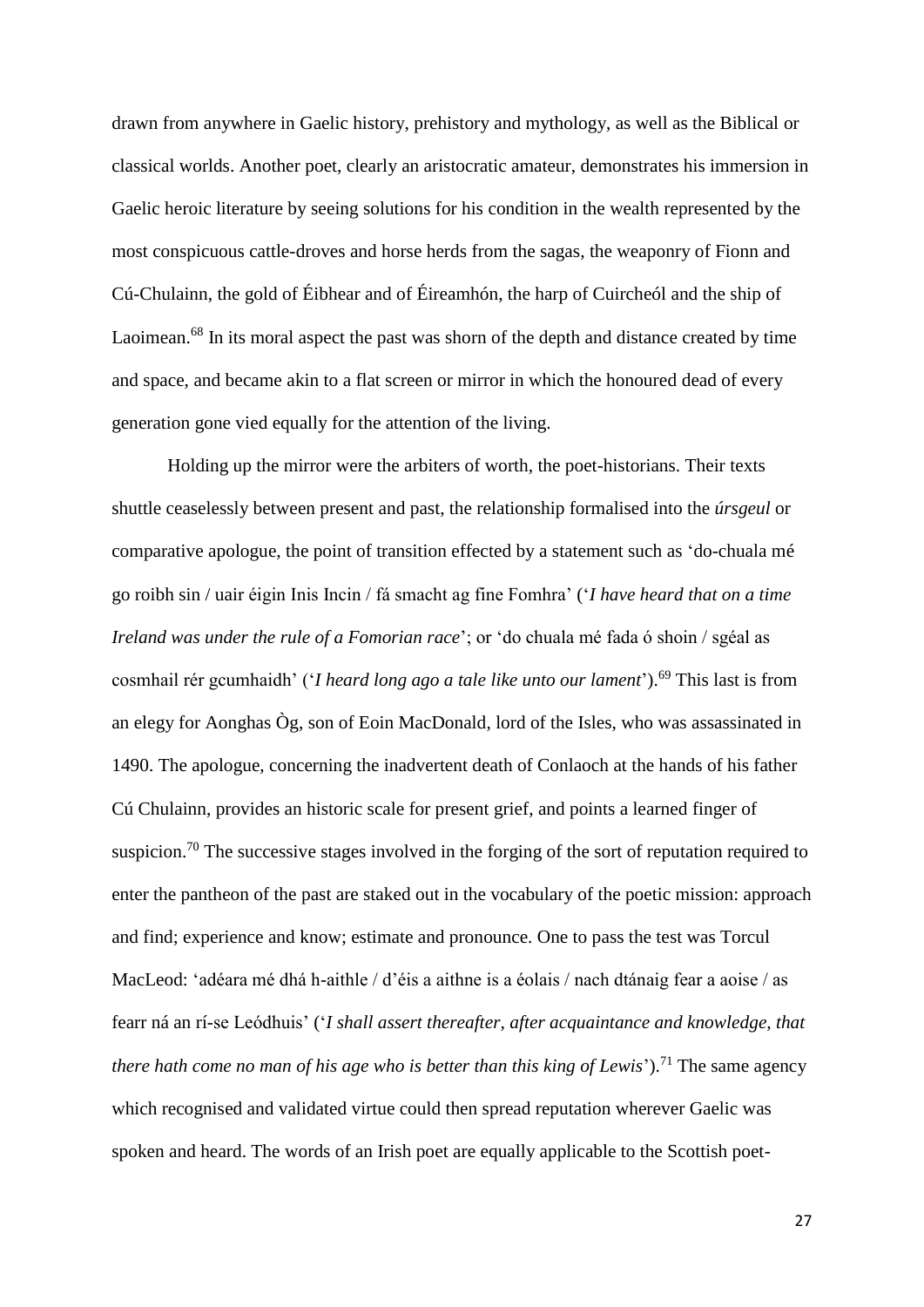historians as keepers of the gateway to the past, for 'muna leasaighdís laoidhe / a ndearnsad, gér dheaghdhaoine / le i bhfad a-nonn do bhiadh brat / ar Niall, ar Chonn, ar Chormac' ('*if poems did not preserve all that they had done, even though they were noble heroes, there would long since have been a cloak of silence upon Niall, Conn and Cormac*'). 72

In Lowland Scotland, historical writing in this period, with its increased availability through publication or distribution in manuscript, ensured that knowledge of history became more widespread. It resulted in an awareness of the nation's past and of past achievements, cultural discreteness and identity, and worked its way towards becoming part of the nation's general knowledge. However, outside the more explicitly political works its influence on Scottish literature is not always easy to define, and may sometimes merely result in an author's discernible feeling of pride in his nation's antiquity and success. In other cases events from the past may be used in order to advise on the present, and sometimes this happens within the historical works themselves. Political prose and poetry made more direct reference to the historical framework of current events. A few examples for this are Richard Holland's *Buke of the Howlat*, Walter Kennedy's parts in *The Flyting of Dunbar and Kennedie*, and several of the works of Sir David Lyndsay, especially *The Testament of the Papyngo* and *Ane dialoge betuix experience and ane courteour*. 73

Some of the histories mentioned here were influential as works of literature in their own right. Some of them, such as the accounts of Hector Boece (through Bellenden's translation) and Lindsay of Pitscottie, contain masterpieces of storytelling that inspired those that followed them; as we have Boece to thank, so Pitscottie's history provided inspiration for Walter Scott's *Tales of a Grandfather.* Others, such as John Barbour and Blind Hary, wrote epics that not only were most influential in the development of Scottish national feeling, but also have their firm place in the canon of Older Scots verse literature.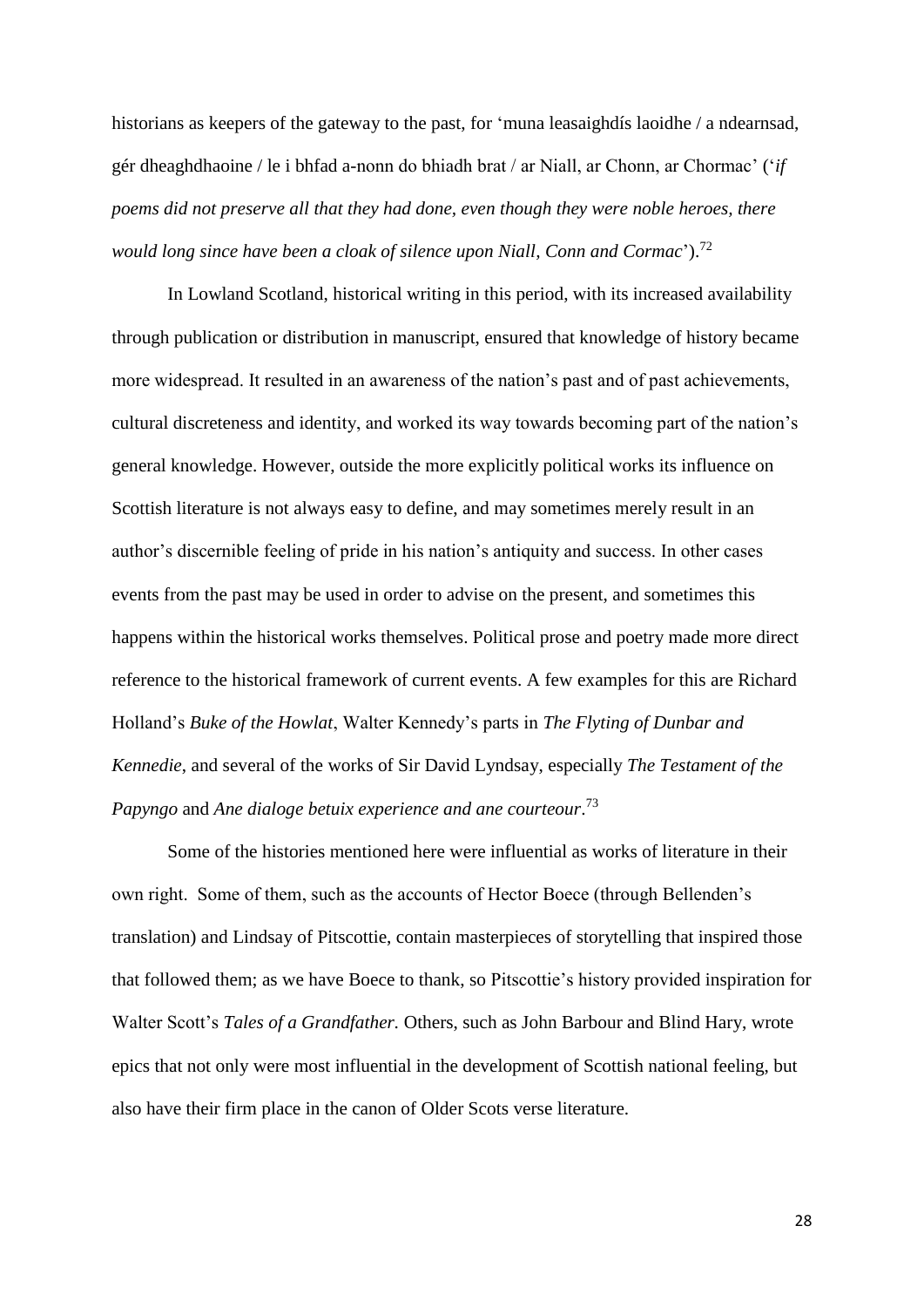Between 1400 and 1650, Gaelic Scotland's approach to history was distinguished from its Lowland counterpart by the greater weight accorded to orality in transmission, dissemination and performance, the greater degree of overlap with literature in terms of personnel, form, content and intent, and the greater role of professionalisation and patronage. Writing in the later sixteenth century, Eoin Carswell and George Buchanan launched reformed and humanist critiques of a genre susceptible to the fallibility of memory, coloured by heroic literary narrative, and obsessed with singing the praises of great men and their ancestors. Gaelic historians replied in their turn after 1650, castigating Buchanan, Boece and their ilk as 'partial pickers of Scottish chronology and history', who portrayed Gaelic Scots either negatively or not at all.<sup>74</sup> Yet underlying difference and dissonance was a shared concern with legitimacy and constitutionalism. Just as Lowland historiography was preoccupied with Scottish sovereignty, and the rights and duties of kings and subjects, so too can the corpus of Gaelic poetry bear analysis as a sustained commentary on Scottish Gaelic identity, and the contractual relationship between chief, land and people, with the past as the touchstone.

Another point of contact was the impact of religious reformation and political rapprochement with England, which shook the entire edifice of Scottish historiography in the sixteenth century. Whether the same applied to the deposition of Mary Queen of Scots cannot be gauged for lack of evidence on the Gaelic side, although George Buchanan was quick to justify the act by reference to Gaelic conciliarism and succession practice past and present. In the early 1540s, John Elder, a Gaelic Scot and (at this stage) committed Protestant who had the ear of Henry VIII, rejected the Scottish for the British origin legend in order to locate Scotland within an English Protestant imperium which should be cemented forthwith by dynastic union. Writing in the shadow of Boece as well as Mair, Elder extolled the atavistic Spartanism of his fellow Gaels in order to emphasise their fitness to fight for Henry and the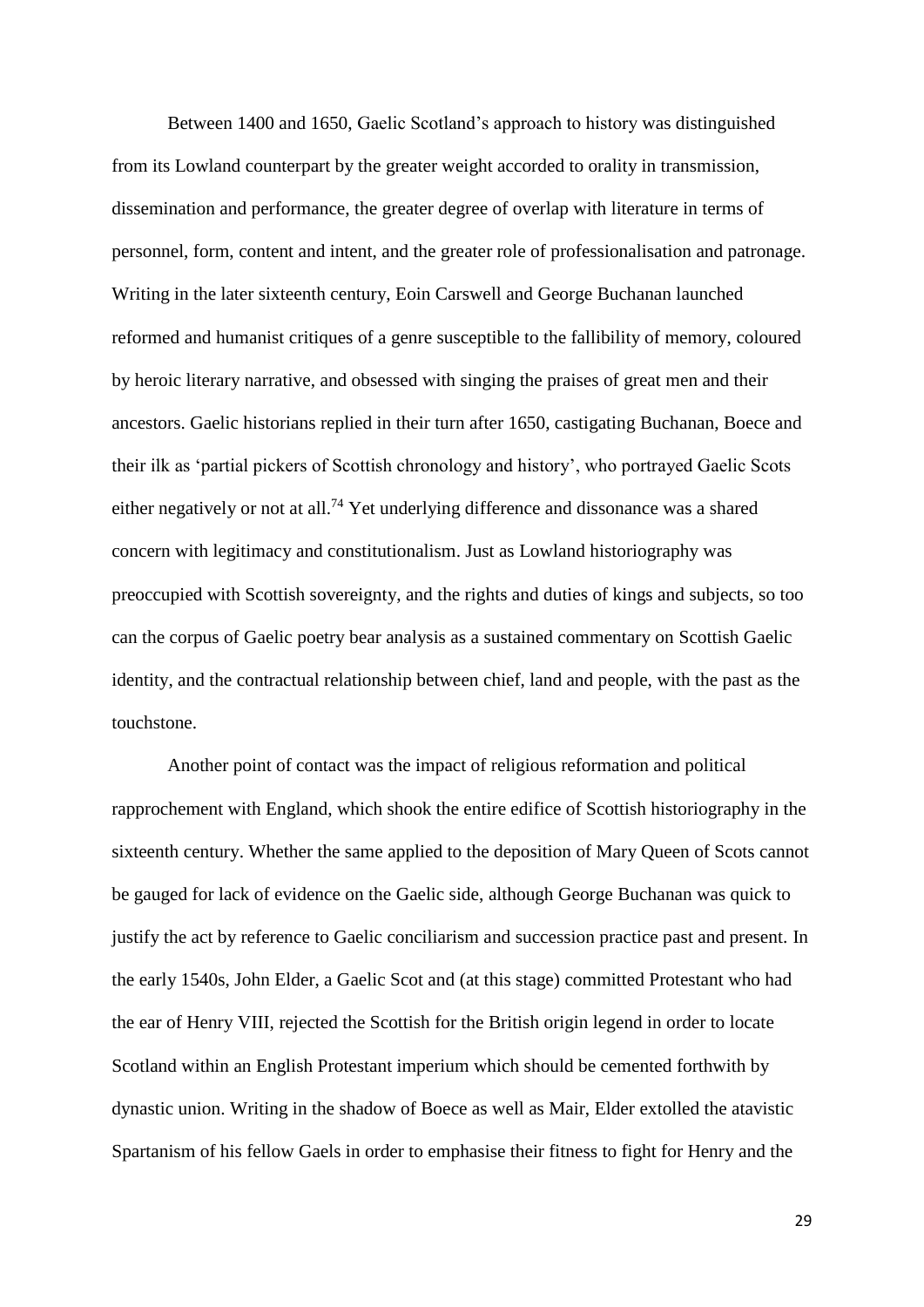true faith. Rather than importing the Scots from Ireland, Elder gaelicised the Picts, and naturalised Columba as a proto-Protestant, Gaelic-speaking Pictish bishop.<sup>75</sup> In 1567 Bishop Carswell advanced the Bible and the printing press as the twin bases of authority for a Scottish Gaelic Protestant nobility and its intelligentsia, including 'gach seancha gan seanchas saobh' ('*every historian without false history*'). <sup>76</sup> A Catholic riposte came in 1626 in the form of a letter in Latin from the chief of the MacDonalds of Clanranald, Eoin Muideartach, to Pope Urban VIII.<sup>77</sup> This text recalls the Declaration of Arbroath in its depiction of the Scots as a conquering and unconquered people who even now had still not completely submitted to the English. Unlike Arbroath, however, it adheres to the older orthodoxies that the Scots were of Irish stock and arrived from Ireland, and that it was from Ireland – rather than through the agency of St Andrew and Bishop Palladius, which became the standard narrative in later medieval Scottish historiography – that they first received the faith. Hence it is in conjunction with their Catholic Irish brethren that the Gaelic Scots will exercise their historically attested military capability to bring counter-reformation to all Scotland.

Both historiographies were now exhibiting signs of diversification and specialisation, while still adhering to the templates operative across the later middle ages. A case in point, which also exemplifies many of the themes discussed in this chapter, is Sir Robert Gordon's *Genealogical History of the Earldom of Sutherland* (1630). Gordon surely made use of Gaelic traditions and informants to write with such authority about a Gaelic world whose language he nonetheless condemned elsewhere in the most virulent terms. Education and travel gave him access to the Lowland chroniclers, the classics and sources drawn from across the continent, all contributing to a truly European historical vision governed by neostoicism and Tacitean realpolitik.<sup>78</sup> Gordon's masterpiece hinted at an increasingly liberated and creative Scottish historiography, on the cusp of modernity. Nevertheless, this was a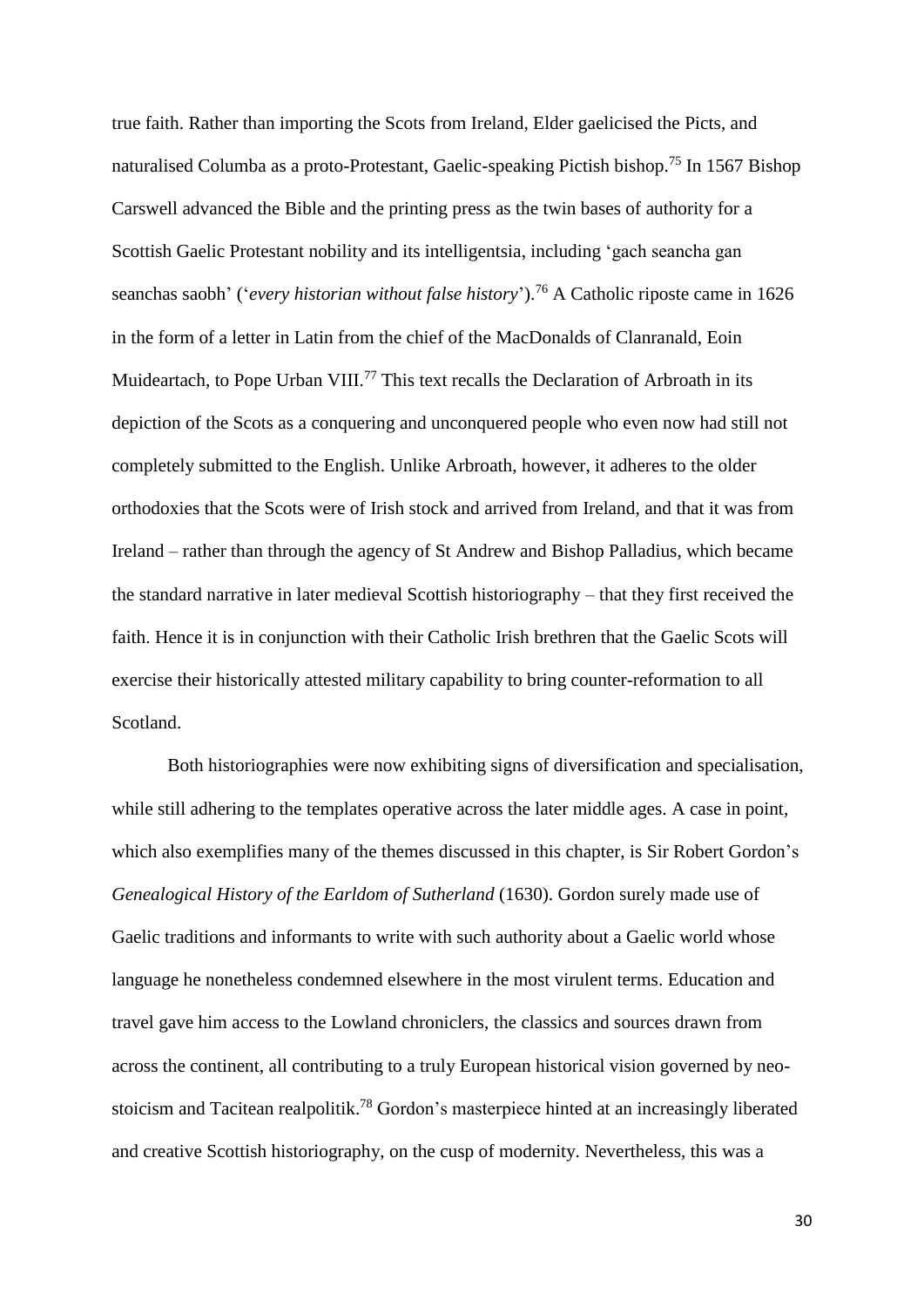manuscript history steeped in the culture of kinship and the feud, written to legitimise the

contested Gordon claim to lordship in the northern mainland, and to educate the next earl in

the glory of the house and name whose honour and heritage he must at all costs uphold.

## **NOTES**

**.** 

<sup>6</sup> *Hectoris Boetii Murthlacensium et Aberdonensium Episcoporum Vitae*, ed. J. Moir, New Spalding Club (Aberdeen, 1894), p. 99.

<sup>10</sup> Broun, *Irish Identity*, esp. pp. 63-81.

<sup>11</sup> This is accessible in Geoffrey of Monmouth, *History of the Kings of Britain*, ed. and trans. Lewis Thorpe (Harmondsworth: Penguin, 1966). A more recent edition is Geoffrey of Monmouth, *The History of the Kings of Britain* ed. M.D. Reeve, trans. N. Wright (Woodbridge: The Boydell Press, 2007).

<sup>12</sup> See Bower, *Scotichronicon*, vol. 3, p. 343, vol. 9, pp. 3, 7, 13 and 15.

<sup>13</sup>Liber Pluscardensis, ed. W. F Skene, trans. F.J.H. Skene, Historians of Scotland vols 7 and 10 (Edinburgh: Paterson, 1877-80).

<sup>14</sup> D. Embree *et al.* (eds). *Short Scottish Prose Chronicles* (Woodbridge: Boydell, 2012).

<sup>&</sup>lt;sup>1</sup> See Chapter 1, 'Languages of Scotland' pp. xxx-xxx.

<sup>2</sup> John Bannerman, 'The king's poet and the Inauguration of Alexander III', *Scottish Historical Review* 68 (1989), 120-49; John Bannerman, 'The residence of the king's poet', *Scottish Gaelic Studies* 17 (1996), 24-35; and Dauvit Broun, *The Irish Identity of the kingdom of the Scots in the Twelfth and Thirteenth Centuries* (Woodbridge: Boydell and Brewer, 1999), pp. 3-5.

<sup>3</sup> See Broun, *Irish Identity*, p. 262; Dauvit Broun, *Scottish Independence and the Idea of Britain from the Picts to Alexander III* (Edinburgh: Edinburgh University Press, 2007), p. 260; and also Dauvit Broun, 'Attitudes of *Gall* to *Gaedhel* in Scotland before John of Fordun' in D. Broun and M. MacGregor (eds), *Mìorun Mòr nan Gall, the Great ill-Will of the Lowlander? Lowland Perceptions of the Highlands, Medieval and Modern* (Centre for Scottish and Celtic Studies: University of Glasgow 2009), p. 77.

<sup>4</sup> George Buchanan, *Rerum Scoticarum historia* (Edinburgh: Alexander Arbuthnot, 1582). The most recent translation, by Dana F. Sutton, can be found on the *Philological Museum*  website [\(http://www.philological.bham.ac.uk/scothist/contents.html,](http://www.philological.bham.ac.uk/scothist/contents.html) accessed 28 August 2013).

<sup>5</sup> John Mair, *A History of Greater Britain, as well England as Scotland,* transl. by A. Constable, with a Life of the Author by Aeneas J.G. Mackay, Scottish History Society, 1st ser., vol. 10 (Edinburgh, 1892), p. 50.

<sup>7</sup> Martin MacGregor, 'Gaelic Barbarity and Scottish Identity in the Later Middle Ages', in Broun and MacGregor (eds), *Mìorun Mòr nan Gall,* pp. 7-48.

<sup>8</sup> For an edition of Fordun, see W. F. Skene (ed), *Johannis de Fordun Chronica Gentis Scotorum* Historians of Scotland (Edinburgh, 1871) and F. J. Skene (trans.), W. F. Skene (ed) *John of Fordun's Chronicle of the Scottish Nation*, Historians of Scotland (Edinburgh, 1872). For the problems with these editions, see Broun, *Irish Identity,* pp. 16-20.

<sup>9</sup> Walter Bower, *Scotichronicon* gen. ed. D. E. R. Watt, 9 vols (Edinburgh and Aberdeen: Aberdeen University Press and Mercat Press, 1987-98), vol. 9, p. 13.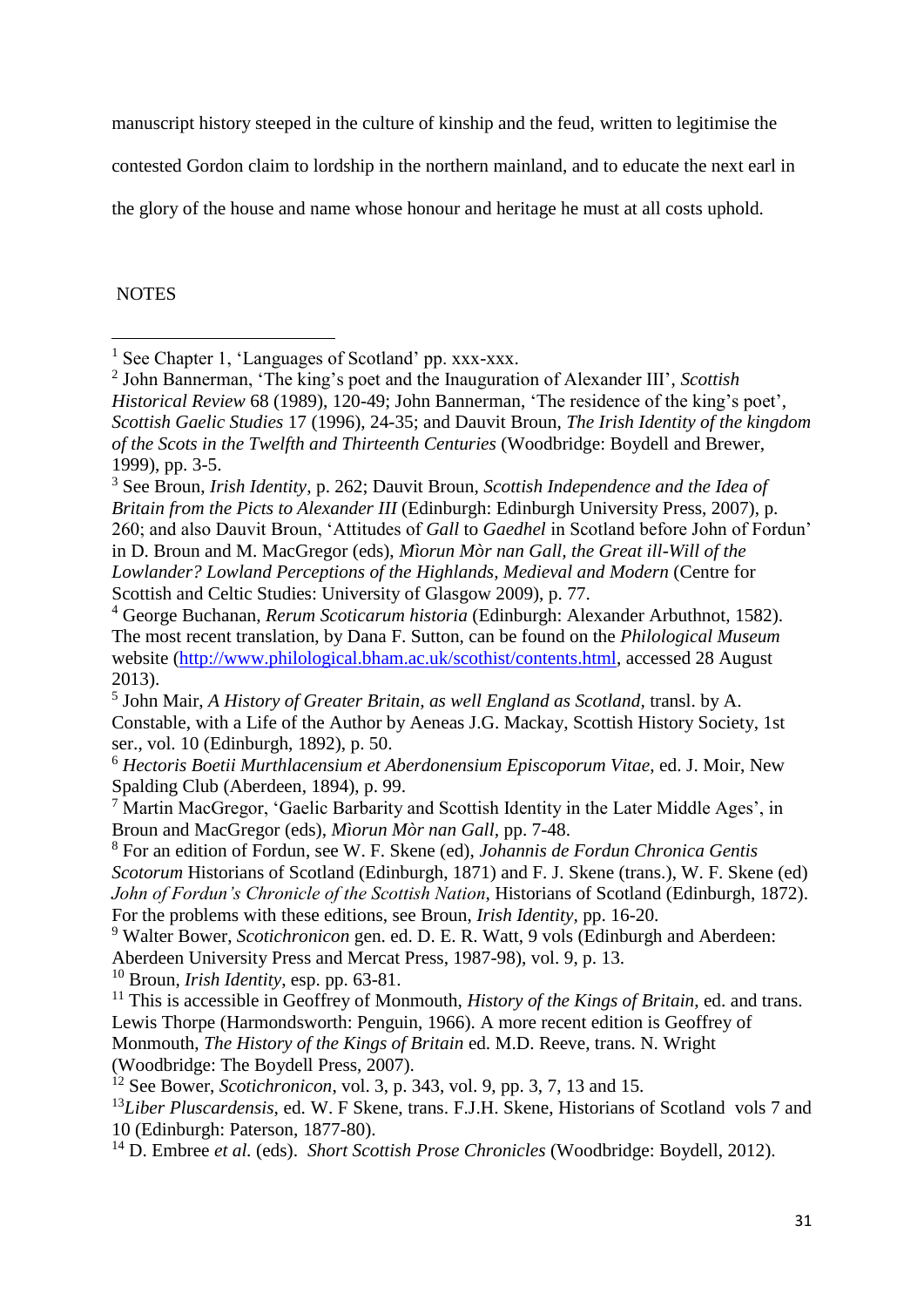<sup>15</sup> *The Original Chronicle of Andrew of Wyntoun, ed. F.J. Amours, 6 vols., Scottish Text* Society, 1st ser., vols. 50, 53, 54, 56, 57 and 63 (1903-1914).Book vii, ch. 10; but see also Chris Jones, '*Inclinit to diuersiteis*: Wyntoun's song on the death of Alexander III and the "origins" of Scots vernacular poetry', *Review of English Studies* 64, no. 263 (February 2012), 21-38.

<sup>16</sup> See Nicola Royan, 'A question of truth: Barbour's *Bruce,* Hary's *Wallace* and *Richard Coer de Lion*', *International Review of Scottish Studies* 34 (2009), 75-105 for further discussion of the genre of these texts.

<sup>17</sup>John Barbour, *Barbour's Bruce*, ed. M. P. McDiarmid and J.A.C. Stevenson, 3 vols, Scottish Text Society 4<sup>th</sup> Ser, 12, 13, and 15 (Edinburgh: Scottish Text Society, 1980-5). <sup>18</sup> The source for Barbour's authorship of a Stewart genealogy is found in Wyntoun Bk III, chap. III (vol. 2, p. 315 of the Amours edition; see also vol. 1, pp. lxxv-lxxvi of the same edition). See also Stephen Boardman, *The Early Stewart Kings: Robert II and Robert III 1371-1406* (East Linton: Tuckwell Press, 1996), pp. 59-60. (Reprinted Edinburgh: John Donald, 2007).

<sup>19</sup> *Bruce,* Bk I, ll.225ff.

**.** 

<sup>20</sup> *Hary's Wallace* ed. M. P. McDiarmid, 2 vols., Scottish Text Society 4<sup>th</sup> Ser. 4, 5 (Edinburgh: Scottish Text Society, 1968-9).

<sup>21</sup> I. W., Gent, *The Valiant Scot* (London: Thomas Harper for Iohn Waterson, 1637) <sup>22</sup> Patrick Gordon, *The Famous Historie of the Renouned and Valiant Prince Robert surnamed the Bruce King of Scotland e&c, & of sundrie other valiant knights both Scots and English. … A historye both pleasant and profitable set for the and done in heroic verse* (Dordrecht: George Waters, 1615).

<sup>23</sup> For more detailed discussion of Mair's philosophies, see A. Broadie, *The Circle of John Mair: Logic and Logicians in Pre-Reformation Scotland* (Oxford: Clarendon Press, 1985) and J.H. Burns, *The True Law of Kingship: Concepts of Monarchy in Early Modern Scotland* (Oxford: Oxford University Press, 1996); Roger A.Mason, *Kingship and the Commonweal: Political Thought in Renaissance and Reformation Scotland* (East Linton: Tuckwell Press, 1998).

<sup>24</sup> *A History of Greater Britain*, p. lxxviii; see also Mair's own preface, p. cxxxv.

<sup>25</sup> Hector Boece, *Scotorum historiae a prima gentis origine XVII libri* (Paris: Iodocus Badius Ascensius, [1527]). A translation of the 1575 edition by Dana F. Sutton can be found on the website *The Philological Museum* [\(http://www.philological.bham.ac.uk/boece/,](http://www.philological.bham.ac.uk/boece/) accessed 26 August 2013.)

26 *A History of Greater Britain*, Bk 1, ch. viii.

 $27$  See in particular Boece's preliminary discourse or "exhortation" concerning the ancient and modern Scots before Book 1 of the *Scotorum historia,* "De Scotorum priscis recentibusque institutis ac moribus paraenesis Hectoris Boethii accommodatissima", ff. 17v-20v.

<sup>28</sup> A modern edition of the manuscript version can be found in John Bellenden, *The Chronicles of Scotland compiled by Hector Boece,* eds. R.W. Chambers, E.C. Batho and H. W. Husbands, 2 vols. STS  $3<sup>rd</sup>$  Ser, 10, 15 (Edinburgh and London: Blackwood for the Society, 1938 and 1941); the print version is edited in John Bellenden, *The History and Chronicles of Scotland* ed. T. Maitland, 2 vols. (Edinburgh: Tait, 1821).

<sup>29</sup> *The Mar Lodge Translation of the History of Scotland by Hector Boece*, ed. G. Watson STS 3rd Ser 17 (Edinburgh and London: Blackwood for the Society, 1948): only one volume was produced. For the metrical version, see William Stewart, *The buik of the cronicles of Scotland*, ed. William Turnbull, Rolls Series (London: Longman, 1858).

<sup>30</sup> For an example of this, see Stephen Boardman, 'Chronicle propaganda in fourteenthcentury Scotland: Robert the Steward, John of Fordun and the "Anonymous Chronicle", *Scottish Historical Review* 76 (1997), 23-43.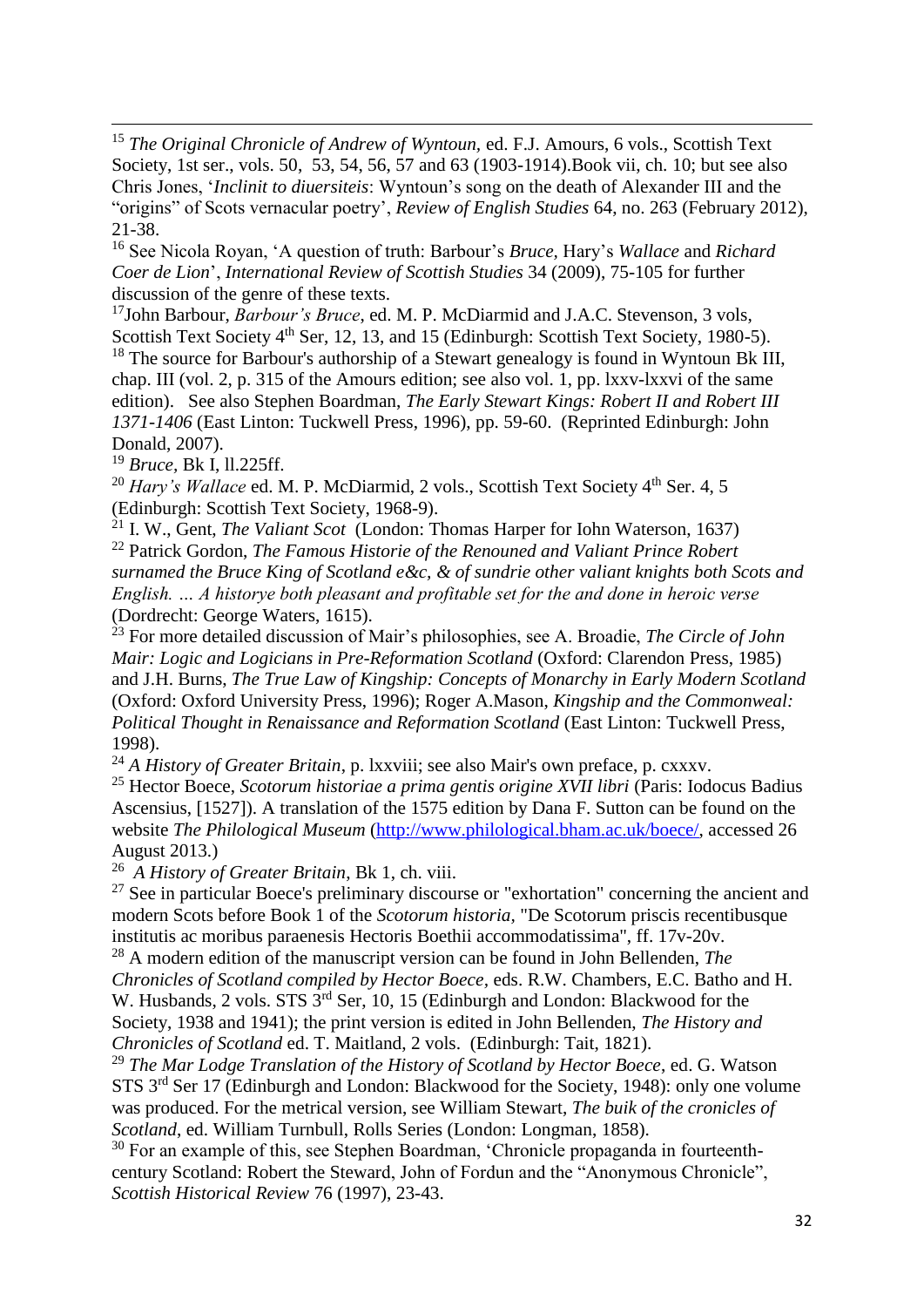<sup>31</sup> Erasmus's work can be read in translation in *Erasmus.* The Education of a Christian Prince*, translated by Neil M. Cheshire and Michael J. Heath, with the Panegyric for Archduke Philip* of Austria *translated by Lisa Jardine.* Ed. by Lisa Jardine. Cambridge texts in the History of Political Thought . (Cambridge 1997).

<sup>32</sup> Robert Lindsay of Pitscottie, *The Historie and Cronicles of Scotland from the slauchter of King James the First to the ane thousand five hundreith thrie scoir fyftein zeir*, ed. Ae. J. G, Mackay, 3 vols, Scottish Text Society First Ser, 42, 43 and 60 (Edinburgh and London: Blackwood for the Society, 1899-1911).

<sup>33</sup> Grace Wilson, 'History and the common reader? Robert Lindsay of Pitscottie's *Cronicles'*, *Forum for Modern Language Studies* 29 (1993), 91-110.

<sup>34</sup> The title of Dempster's work, modelled on the Venerable Bede's *Historia Ecclesiastica Gentis Anglorum* and somewhat misleading in more than one way, was probably coined by his posthumous editor Matteo Pellegrini.

 $35$  For a lost 'Gaelic chronicle of the kings of Scotland down to King Robert III' see M. Pía Coira, *By Poetic Authority: The Rhetoric of Panegyric in Gaelic Poetry of Scotland to c.1700* (Edinburgh: Dunedin Academic Press, 2012), p. 71, n. 87.

<sup>36</sup> Martin MacGregor, 'The View from Fortingall: the worlds of *The Book of the Dean of Lismore*', *Scottish Gaelic Studies* 22 (2006), 35-85.

<sup>37</sup> Martin MacGregor, 'The genealogical histories of Gaelic Scotland', in A. Fox and D. Woolf (eds), *The Spoken Word: oral culture in the British Isles, 1500-1850* (Manchester: Manchester University Press, 2002), pp. 196-239.

<sup>38</sup> *Genealogical Collections Concerning Families in Scotland Made by Walter MacFarlane*, ed. J. T. Clark, 2 vols (Edinburgh: Scottish History Society, 1900), vol. 1, pp. 118-19; *c.f.* A. Campbell, *Records of Argyll* (Edinburgh, 1885), p. 4.

<sup>39</sup> 'The Genealogical and Historicall Account of the Family of Craignish', ed. H. Campbell, in *Miscellany of the Scottish History Society* (Edinburgh: Scottish History Society, 1926), vol. 4, p. 193.

<sup>40</sup> MacGregor, 'The genealogical histories of Gaelic Scotland', pp. 89-90, 211-12, 225 and nn. 89, 90, 110, 208.

 $41$  Ibid., p. 209.

**.** 

<sup>42</sup> W.J. Watson, 'Unpublished Gaelic Poetry-IV., V', *Scottish Gaelic Studies* 3 (1929-31), 152-9, at 156-7.

<sup>43</sup> J.W.M. Bannerman, 'The MacLachlans of Kilbride and their Manuscripts', *Scottish Studies* 21 (1977), 1-34, at 17; Henry Mackenzie (ed.), *Report of the Committee of the Highland Society of Scotland, appointed to enquire into the nature and authenticity of the poems of Ossian* (Edinburgh: Archibald Constable & Co., 1805), pp. 275-9; Derick S. Thomson, 'The MacMhuirich Bardic Family', *Transactions of the Gaelic Society of Inverness* 43 (1960-63), 276-304, at 297, 302.

<sup>44</sup> MacFarlane, *Genealogical Collections*, vol. 1, pp. 118-19; *c.f.* C. A. Gordon, 'Letter to John Aubrey from Professor James Garden', *Scottish Gaelic Studies* 8 (1955-8), 18-26. <sup>45</sup> 'The Genealogical and Historicall Account of the Family of Craignish', p. 190.

<sup>46</sup> R.L. Thomson (ed.). *Foirm na n-Urrnuidheadh: John Carswell's Gaelic Translation of the Book of Common Order* (Edinburgh: Scottish Gaelic Texts Society, 1970), p. 175.

<sup>47</sup> W. J. Watson (ed.), *Scottish Verse from the Book of the Dean of Lismore* (Edinburgh: Scottish Gaelic Texts Society, 1937), pp. 212-13.

<sup>48</sup> MacGregor, 'The genealogical histories of Gaelic Scotland' p. 209.

<sup>49</sup> Ibid., pp. 204, 215, 224.

 $50$  Ibid., pp. 210-12, 224; Martin MacGregor, 'Writing the history of Gaelic Scotland: a provisional checklist of "Gaelic" genealogical histories', *Scottish Gaelic Studies* 24 (2008), 357-79.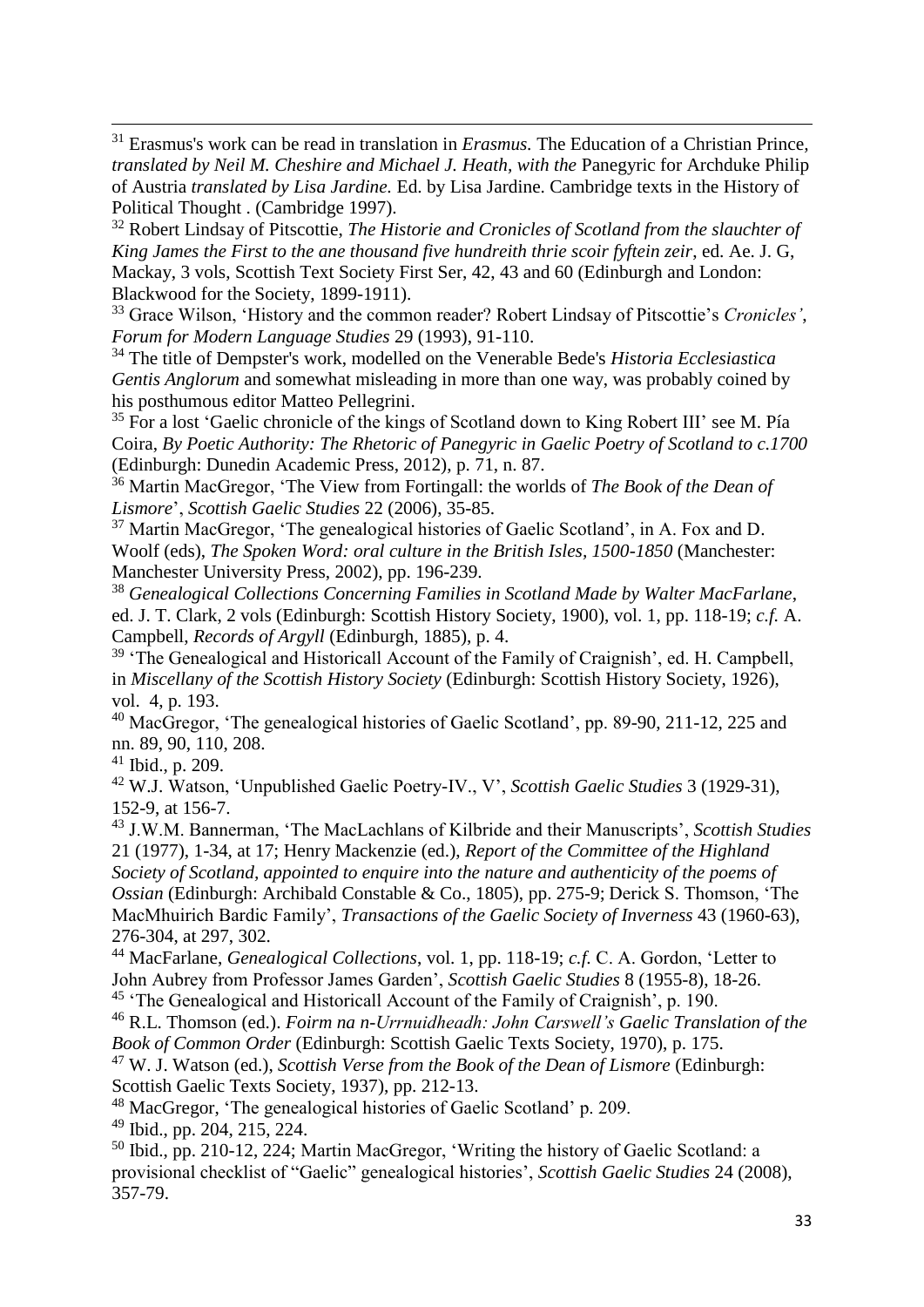<sup>56</sup> Ibid., pp. 162-3; *Highland Papers*, ed. J.R.N. MacPhail, 4 vols. (Edinburgh: Scottish

History Society, 1914-34), vol. 2, p. 92; 'Account of the Family of Craignish', pp. 213, 218.

<sup>57</sup> *Highland Papers*, vol. 1, pp. 198-9.

<sup>58</sup> Watson, *Scottish Verse*, pp. 182-3.

<sup>59</sup> A. MacDonald, 'Fragment of a MacKenzie MS.', *Transactions of the Gaelic Society of Inverness* 36 (1931-33), 204-5.

<sup>60</sup> Watson, *Scottish Verse*, pp. 186-9, 192-3.

 $61$  Ibid., pp. 102-3.

**.** 

 $62$  Ibid., pp. 100-3.

<sup>63</sup> W.D.H. Sellar 'Highland Family Origins: Pedigree Making and Pedigree Faking', in *The Middle Ages in the Highlands* (Inverness: Inverness Field Club, 1981), pp. 103-13.

<sup>64</sup> Pia Dewar, 'Kingship Imagery in Classical Gaelic panegyric for Scottish chiefs' in W. McLeod, J.E. Fraser and A. Gunderloch (eds), *Cànan & Cultar / Language and Culture: Rannsachadh na Gàidhlig* 3 (Edinburgh: Dunedin Academic Press, 2006), pp. 39-55.

<sup>65</sup> Watson, *Scottish Verse*, pp. 204-5.

<sup>66</sup> Ibid., pp. 100-1.

 $67$  Ibid., pp. 208-9.

- <sup>68</sup> Ibid., pp. 194-5, 297.
- <sup>69</sup> Ibid., pp. 158-9, 88-9.

<sup>70</sup> Thomas Owen Clancy, 'Court, king and justice in the Ulster cycle', in Helen Fulton (ed.), *Medieval Celtic Literature and Society* (Dublin: Four Courts Press, 2005), pp. 163-82. <sup>71</sup> Watson, *Scottish Verse*, pp. 100-1.

<sup>72</sup> N.J.A. Williams (ed.), *The poems of Giolla Brighde Mac Con Midhe* (Dublin: Irish Texts Society, 1980), pp. 210-11; Katharine Simms, 'Images of Warfare in Bardic Poetry', *Celtica* 21 (1990), 608-19, at 610.

<sup>73</sup> Richard Holland, *The Buke of the Howlat,* in *Longer Scottish Poems, vol 1., 1375-1650,* ed. Priscilla Bawcutt and Felicity Riddy (Edinburgh: Scottish Academic Press, 1987), pp. 43-84; *The Poems of Walter Kennedy,* ed. Nicole Meier (Woodbridge: Scottish Text Society, 2008), pp. 88-179 and *passim*. Lindsay's works can be found in *The Works of Sir David Lindsay of the Mount, 1490-1555,* ed. Douglas Hamer, 4 vols. (Edinburgh: Scottish Text Society, 1931- 1936), complemented by more recent editions of individual works that are easily accessible. <sup>74</sup> *Highland Papers*, vol. 1, p. 10; Ulrike Morét, 'Some Scottish humanists' views on the Highlanders', in G. Caie et al (eds) *The European Sun: Proceedings of the Seventh International conference on Medieval and Renaissance Scottish Language and Literature, University of Strathclyde 1993* (East Linton: Tuckwell Press, 2001), pp. 323-332; Ulrike Morét, 'Histories and languages: medieval and humanist views of Celtic Britain', in Terry Brotherstone and David Ditchburn (eds), *Freedom and Authority: Scotland c. 1050-c. 1650. Historical and historiographical essays presented to Grant G. Simpson* (East Linton: Tuckwell Press, 2000), pp. 60-72.

<sup>75</sup> *Collectanea de Rebus Albanicis* (Edinburgh: The Iona Club, 1847), pp. 26-7; Roger A. Mason, 'The Scottish Reformation and the Origins of Anglo-British Imperialism', in Roger A. Mason, *Kingship and the Commonweal: Political Thought in Renaissance and Reformation Scotland* (East Linton: Tuckwell Press, 1998), pp. 242-69, esp. pp. 252-3. <sup>76</sup> Thomson, *Foirm na n-Urrnuidheadh*, pp. 13, 181.

<sup>51</sup> *The Black Book of Taymouth*, ed. C. Innes (Edinburgh: Bannatyne Club, 1855).

<sup>52</sup> Archibald Campbell, *Records of Argyll* (Edinburgh: Blackwood, 1885), pp. 3-12.

<sup>53</sup> MacGregor, 'The genealogical histories of Gaelic Scotland', pp. 224-5.

<sup>54</sup> Watson, *Scottish Verse*, pp. 216-7.

<sup>55</sup> Ibid., pp. 100-1, 180-1, 162-3.